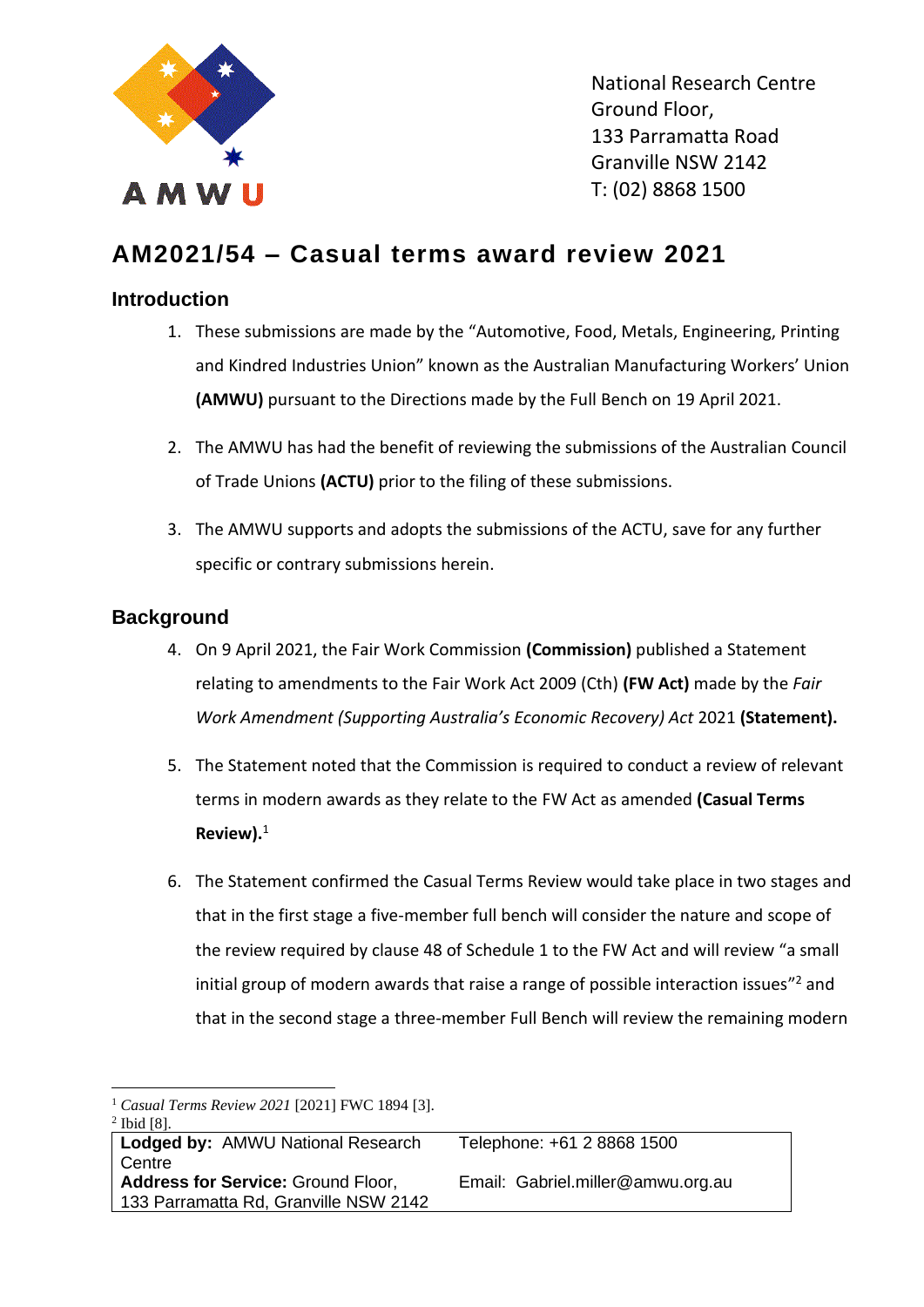awards.<sup>3</sup>

- 7. In a further Statement issued on 19 April 2021 **(19 April Statement)** the Commission confirmed the above approach and that the modern awards to be considered in the First Stage will be:
	- General Retail Industrial Award 2020
	- Hospitality Industry (General) Award 2020
	- Manufacturing and Associated Industries and Occupations Award 2020
	- Educational Services (Teachers) Award 2020
	- Pastoral Award 2020
	- Fire Fighting Industry Award 2020.<sup>4</sup>
- 8. On 19 April 2021, the Commission also published a discussion paper **(Discussion Paper)** that canvasses several potential interaction issues between the awards and the NES and raises questions related to these interaction issues for interested parties to consider.
- 9. Of the Awards identified for review as part of Stage 1 the AMWU has an interest in the *Manufacturing and Associated Industries and Occupations Award 2020* **(Manufacturing Award).**
- 10. The AMWU also has an interest in many awards that will be reviewed as part of Stage 2 and as such submits that it has an interest in many of the issues canvassed in the Discussion Paper.
- 11. These submissions will only respond to a question posed by the discussion paper where they are directly relevant to the Manufacturing Award or to an issue of general principle. As such not all questions are responded to, but the AMWU has used the same question numbering as found in Appendix 1 to the discussion paper for ease of reference.

 $3$  Ibid [9].

<sup>4</sup> *Casual Terms Award Review 2021 – Statement and Directions* [2021] FWCFB 2143 [2].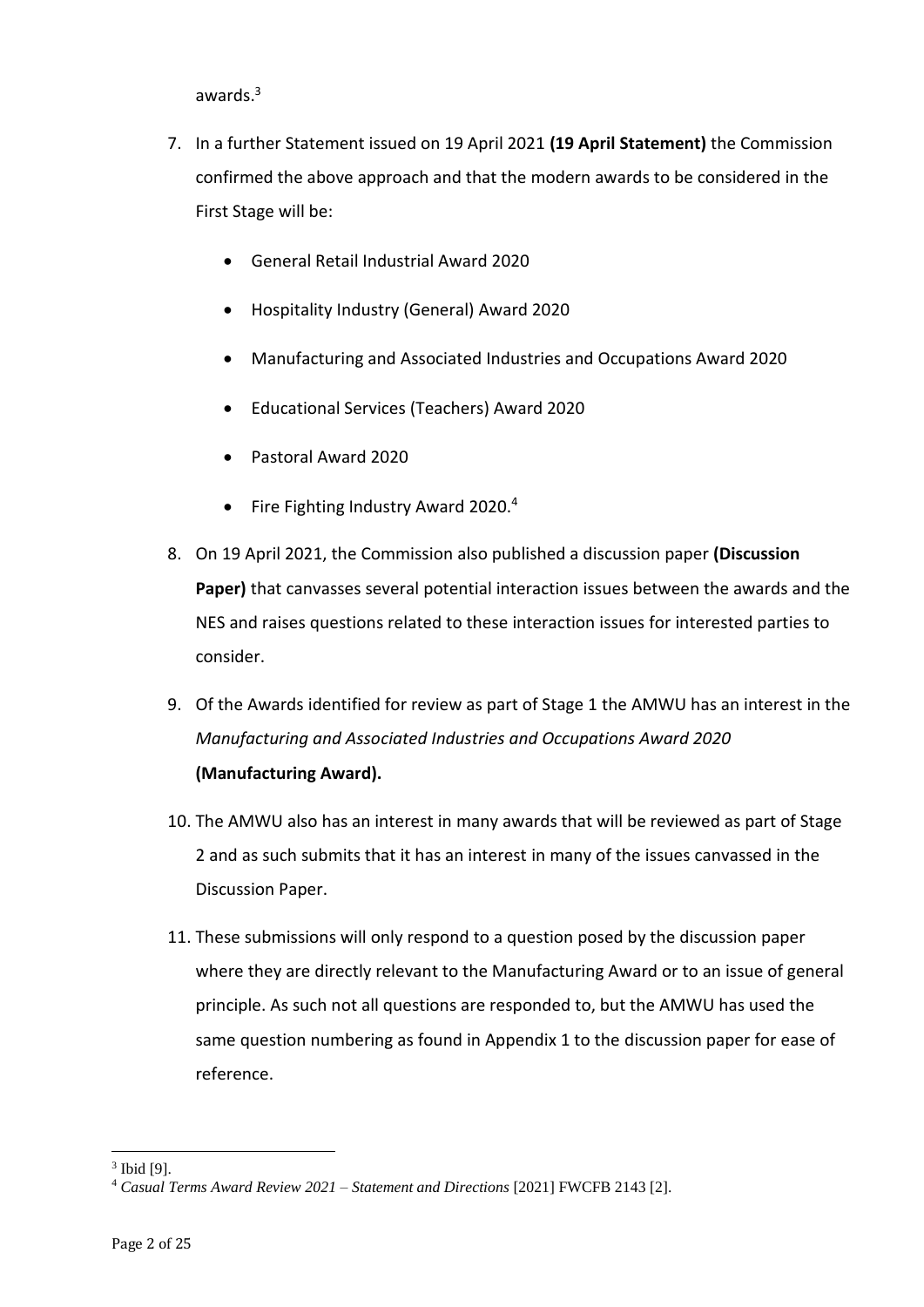- 12. Furthermore, the AMWU has adopted the submissions of the ACTU. In some cases, there are questions that are of significance to the AMWU but that are dealt with comprehensively by the ACTU. Where this is the case, the AMWU adopts those submissions, and reference is made to the precise paragraphs of the ACTU submission that are being relied on.
- 13. For convenience, this submission uses the same subheadings as found in the Discussion Paper. Each relevant question is addressed under the appropriate heading, as set out below.

### **What is a 'relevant term'?**

14. The AMWU agrees with the ACTU submission that jurisdiction to review a term of an award is only enlivened upon that term being identified as a 'relevant term', see paragraphs [33]-[35] of the ACTU Submission.

# **What is meant by 'consistent', 'uncertainty or difficulty' and 'operate effectively'?**

- 15. The AMWU wholly adopts and relies on the submissions of the ACTU in relation to the meaning of consistent, uncertainty and difficulty, see paragraphs [22]-[32] of the ACTU Submission.<sup>5</sup>
- 16. In particular, the AMWU relies on the submission that "modern award terms should not be considered "inconsistent" merely because they differ from the newly enacted provisions of the FW Act".<sup>6</sup>
- 17. This is relevant in light of the AMWU's submissions regarding the way in which the Manufacturing Award Conversion Clause should be dealt with in this review.

# **Definitions of Casual Employee/Casual Employment**

- 18. Clearly, clauses that define casual employment are 'relevant terms' for the purposes of the Casual Terms Review.<sup>7</sup>
- 19. The Discussion Paper Raises the following questions in relation to issues that arise with definitions of casual employment:

<sup>5</sup> Submission of the Australian Council of Trade Unions of 24 May 2021[22]-[32].

<sup>6</sup> Submission of the Australian Council of Trade Unions of 24 May 2021 [32].

<sup>7</sup> *Fair Work Act 2009 (Cth)* Schedule 1 Cl.48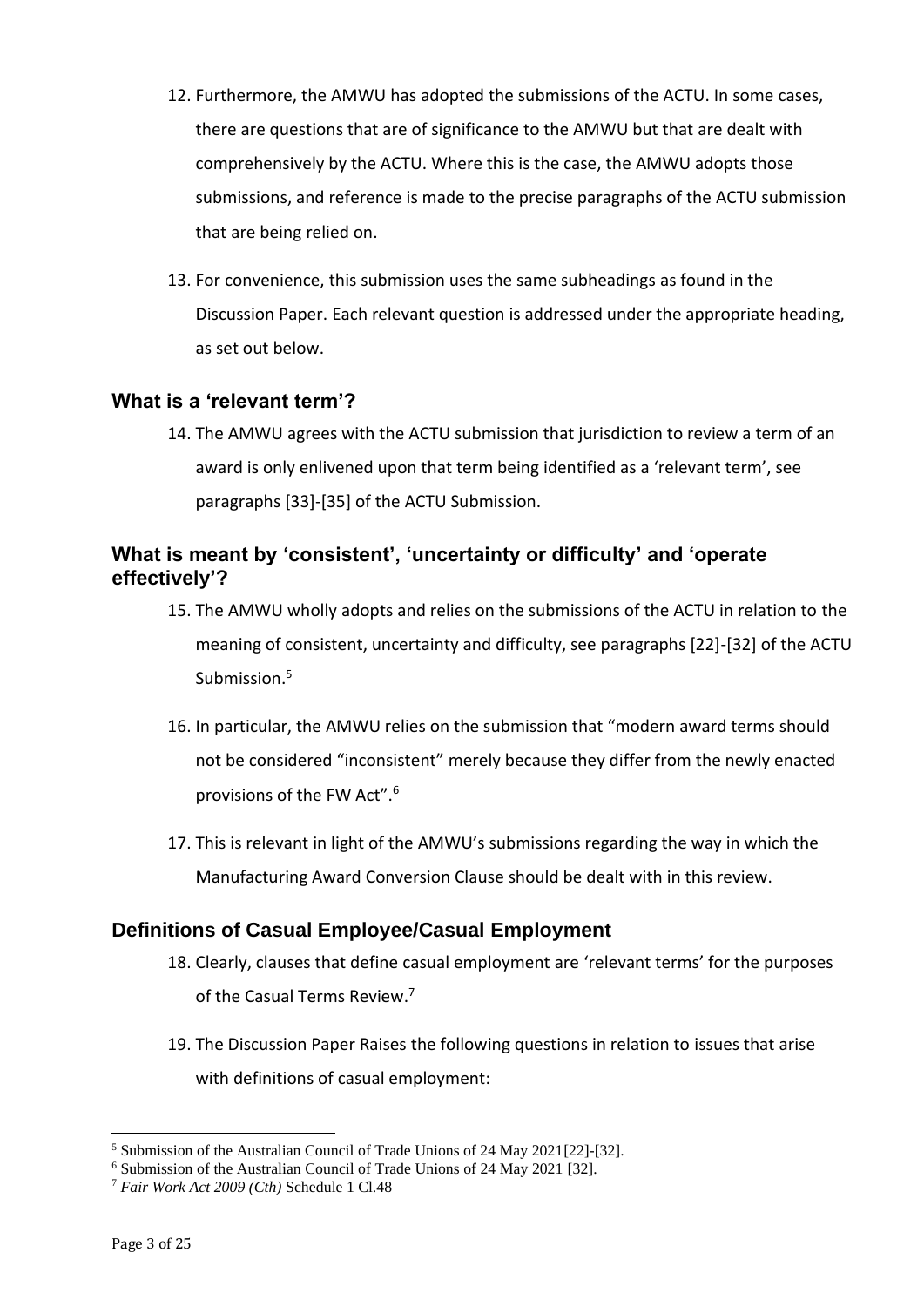- Has Attachment 1 to this discussion paper wrongly categorised the casual definition in any award? **(Question 3)**
- For the purposes of Act Schedule 1 cl.48(2):
	- $\triangleright$  is the 'engaged as a casual' type casual definition (as in the Manufacturing Award and others) consistent with the Act as amended, and
	- $\triangleright$  for the purposes of Act Schedule 1 cl.48(2) does the 'engaged as a casual' type definition give rise to any inconsistency or uncertainty? **(Question 4)**
- For the purposes of Act Schedule 1 cl.48(3), would replacing the casual definition in the Manufacturing Award with the definition in s.15A of the Act or with a reference to that definition make the Manufacturing Award consistent with or operate effectively with the Act as amended? **(Question 8);**
- If an award is to be varied to adopt the casual definition in s.15A of the Act, should the Commission give advanced notice of the variation and the date it will take effect? **(Question 9).**

#### *Question 3*

20. The AMWU has reviewed the Awards in "Attachment 1" to the Discussion Paper that it has a direct interest in and agrees that they are categorised correctly (for those awards).

#### *Question 4*

- 21. The AMWU notes the discussion at paragraphs [39]-[40] of the Discussion Paper and accepts that if an employee can be designated as a casual under the award definition whilst not being a casual according to s.15A **(NES Definition)** then they will not be consistent.
- 22. Noting that it is likely the 'engaged as a casual' definition is inconsistent with the Act as amended, it may not be necessary to consider whether it creates an uncertainty or difficulty in relation to the Act as amended.

#### *Question 8*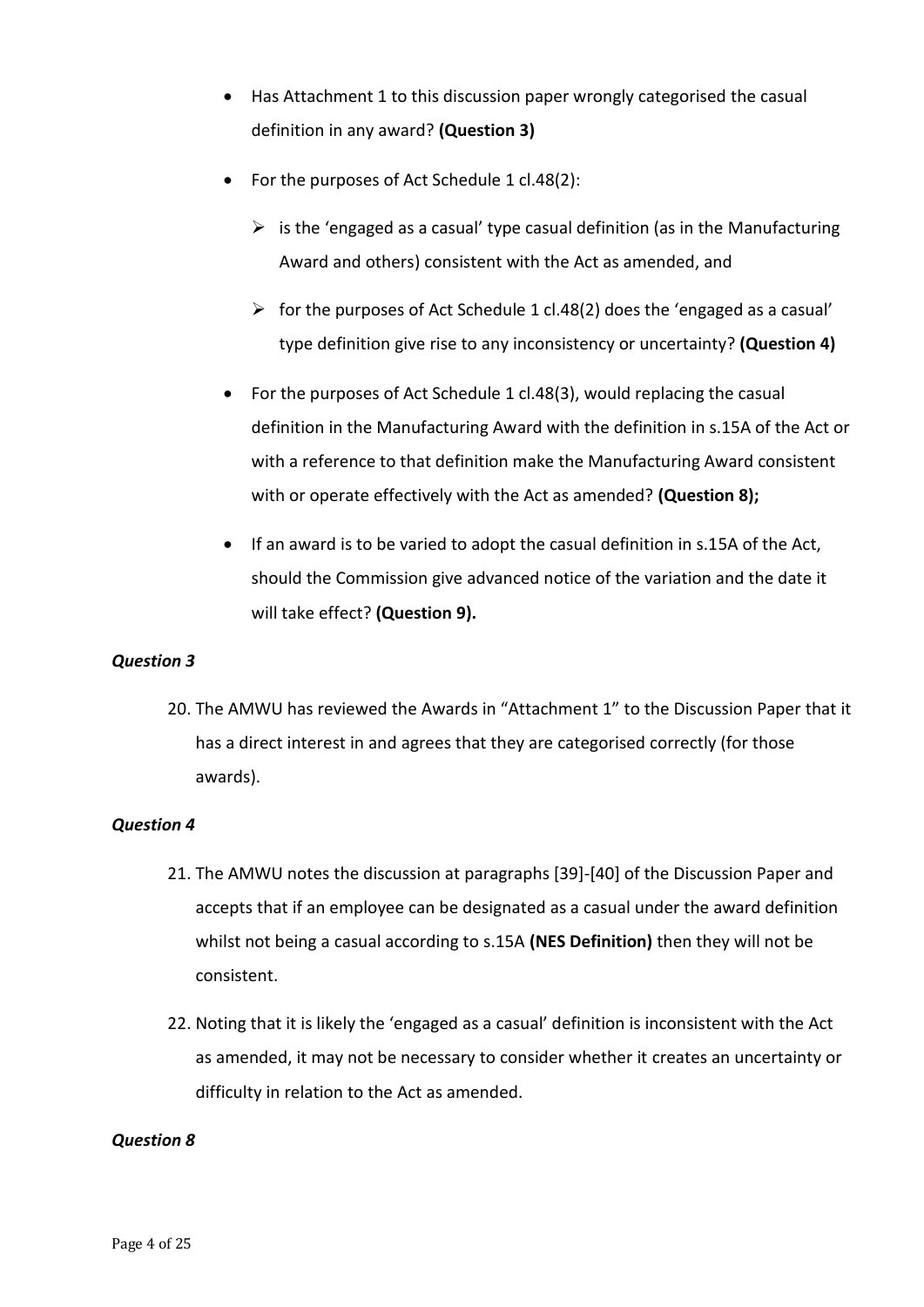23. The AMWU is not necessarily opposed to the definition of 'casual' being replaced with the definition in s.15A or a reference to same but agrees with the ACTU submissions that:

> *"the answer to this question depends on the other associated outcomes that flow from the review."*<sup>8</sup>

and that:

*"If the FWC is minded to replace the definitions of casual employment in the Retail, Hospitality, Manufacturing, and Pastoral Awards with the definition (or a reference to the definition) in the FW Act; the ACTU submits that the FWC should retain any and all of the non-definitional aspects of the clauses in which those definitions are found."<sup>9</sup>*

#### *Question 9*

24. The AMWU submits that the Commission should give advanced notice of any variation and the date on which it will take effect.

# **Permitted types of employment, residual types of employment and requirements to inform employees**

25. In relation to the Manufacturing Award, the Discussion Paper makes comment that:

*"The definition of 'casual employee' in s.15A of the Act provides that a person is engaged as a casual if employment is offered on a specified basis and is accepted on that basis. It is conceivable that literal compliance with the requirement under Manufacturing Award cl.11.4(a) might cause confusion in that context. The Pastoral Award (cll.8.1, 8.2 and 11.3) makes similar provision to Retail Award cll.8.1 and 8.2 and Manufacturing Award cl.11.4." 10*

<sup>8</sup> Submission of the Australian Council of Trade Unions of 24 May 2021 [54].

<sup>&</sup>lt;sup>9</sup> Ibid [55].

<sup>10</sup> Discussion Paper: Interaction Between Modern Awards and the Casual Amendments to the *Fair Work Act 2009* 19 April 2021 [62].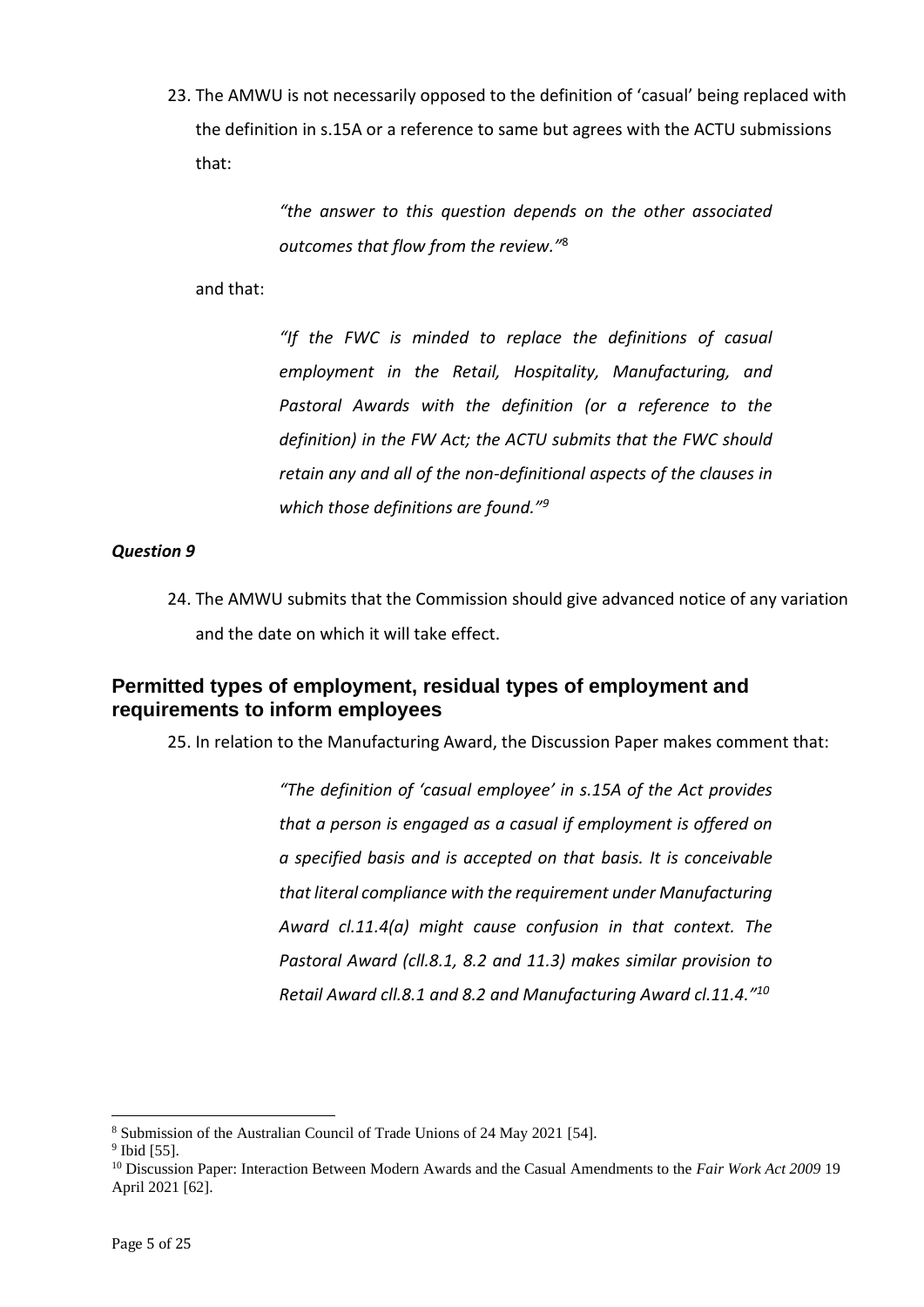*"Manufacturing Award cl.11.4(d) requires an employer to inform a casual employee on engagement of the number of hours they are likely to be required to work, and Pastoral Award cl.11.3(b) requires an employer when engaging a casual employee to state 'their hours of work'. Such requirements are not themselves inconsistent the statutory definition." 11*

26. The Discussion Paper goes on to pose the following question:

- For the purposes of Act Schedule 1 cl.48(2):
	- $\triangleright$  Are award requirements to inform employees when engaging them that they are being engaged as casuals (as in the Manufacturing Award) consistent with the Act as amended; and
	- $\triangleright$  Do these requirements give rise to uncertainty or difficulty relating to the interaction between these awards and the Act as amended? **(Question 10).**

#### *Question 10*

- 27. In the AMWU's submission clause 11.4(d) is consistent with the Act as amended. It also raises no difficulty or uncertainty in terms of its interaction with the Act as amended. It also presents no difficulty or uncertainty.
- 28. An obligation to notify an employee of their employment status is capable of operating harmoniously with s.15A of the Act, and the AMWU does not agree that the operation of these entitlements will cause confusion.
- 29. The AMWU otherwise relies on the ACTU's submissions at paragraphs [58]-[66].

# **Casual minimum payment or engagement, maximum engagement and pay period**

30. The Discussion Paper at paragraphs [84]-[92] raises an issue as to whether provisions in awards that deal with casual minimum payment or engagement, maximum engagement and pay period are relevant terms for the purposes of the Casual Terms Review.

<sup>&</sup>lt;sup>11</sup> Discussion Paper: Interaction Between Modern Awards and the Casual Amendments to the Fair Work Act 2009 19 April 2021 [63]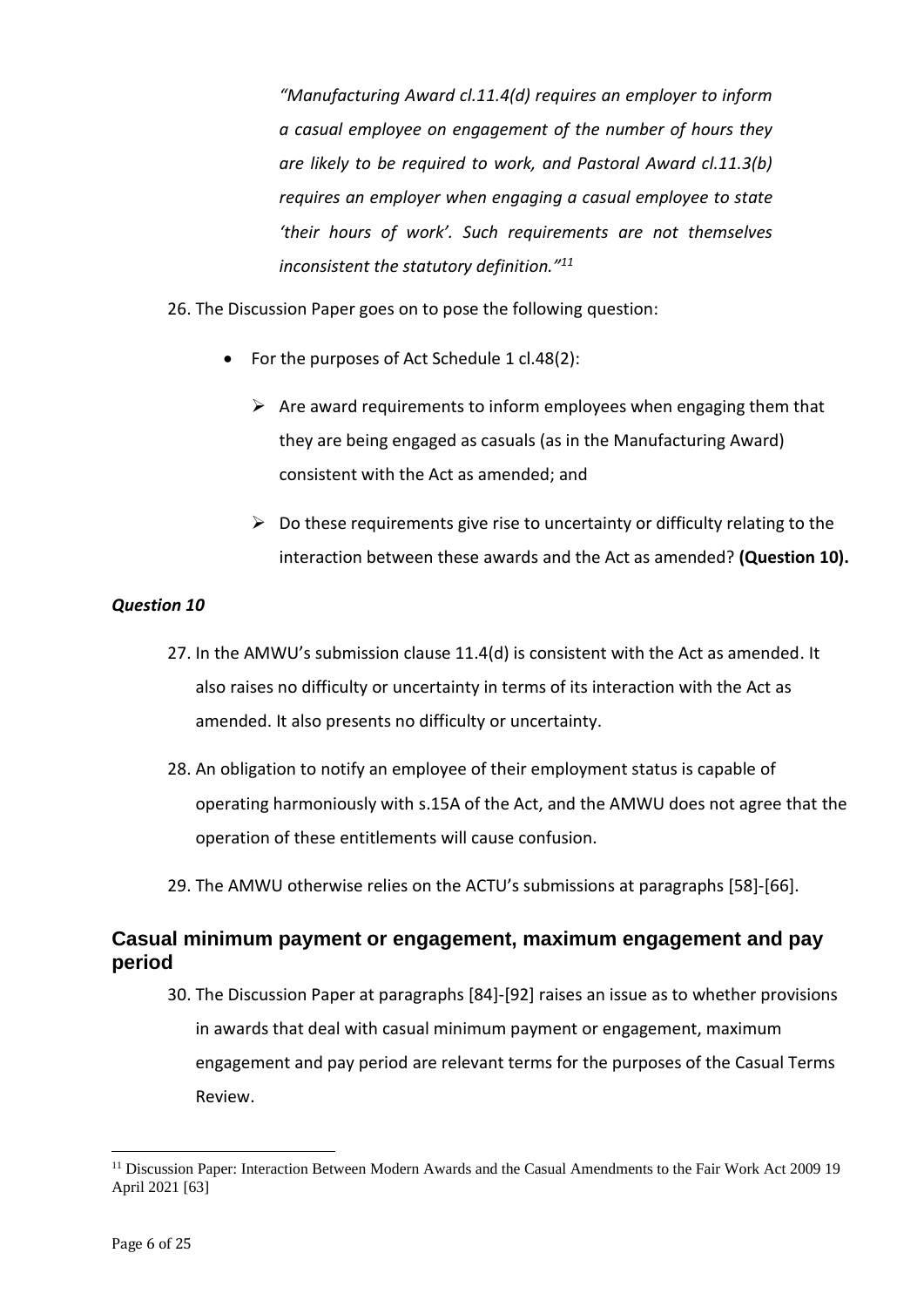31. The AMWU's interest is in the Manufacturing Award, which does have a clause that provides for a minimum daily casual engagement clause. The clause is 11.3 and in full it provides as follows:

> *"On each occasion a casual employee is required to attend work the employee must be paid for a minimum of 4 consecutive hours' work. In order to meet their personal circumstances a casual employee may request and the employer may agree to an engagement for no less than 3 consecutive hours." 12*

- 32. The discussion paper raises three questions in relation to this clause and like clauses as follows:
	- Are award clauses specifying minimum casual payments (as in the Manufacturing Award etc) relevant terms? **(Question 15)**
	- For the purposes of Act Schedule 1 cl. 48:
		- $\triangleright$  Are these clauses consistent with the Act as amended?
		- $\triangleright$  Do such clauses give rise to uncertainty or difficulty relating to the interaction between these awards and the Act as amended? **(Question 16)**

#### *Question 15*

- 33. Clause 11.3 of the Manufacturing Award is not a relevant term. It does not relate to the manner in which casual employees may be employed because it does not deal with their engagement as such. Rather, it deals with their attendance at work, and prescribes an entitlement to a minimum payment for such attendances.
- 34. As such the AMWU contends there is no jurisdiction to review clause 11.3 as part of the Casual Terms Review.

#### *Question 16*

35. Even if the AMWU is wrong regarding whether clause 11.3 of the Manufacturing

<sup>&</sup>lt;sup>12</sup> Manufacturing and Associated Industries and Occupations Award 2020 Clause 11.3.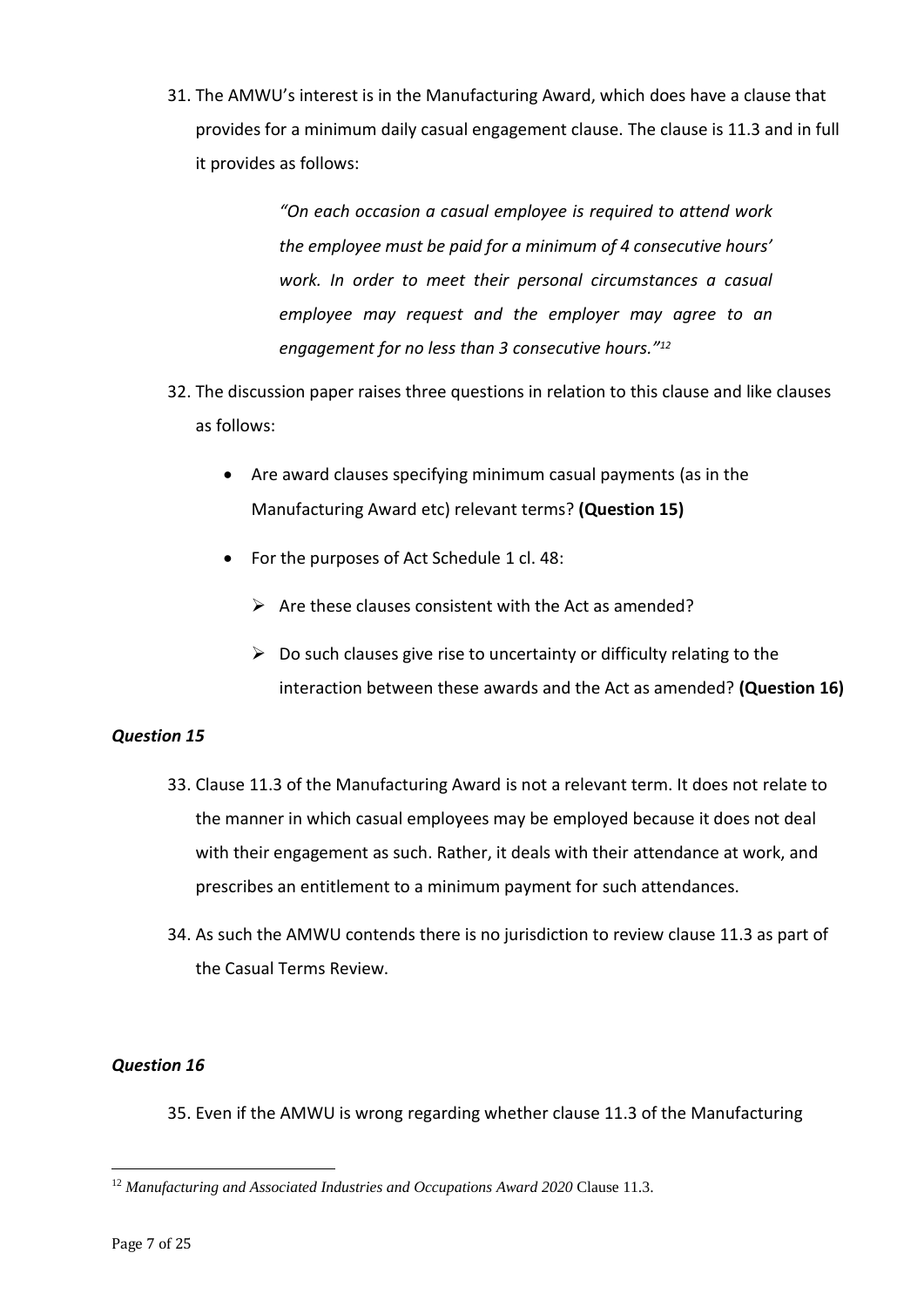Award is a relevant term, it is clear enough that there is no inconsistency, uncertainty or difficulty that arises out of the operation of clause 11.3 in terms of its interaction with the Act as amended.

- 36. It can be seen as providing a minimum payment for each occasion the casual employee is required to attend work. There is no equivalent entitlement in the Act as amended. Nor can the operation of clause 11.3 reasonably be said to impinge on any other entitlement related to casuals in the Act as amended.
- 37. In the AMWU's submission clause Manufacturing Award clause 11.3 can and should be retained.

### **Casual loadings and leave entitlements**

- 38. In relation to casual loadings and their interaction with leave entitlements, the Discussion Paper raises the following questions:
	- Is provision for casual loading a relevant term? **(Question 17)**
	- If it is:
		- $\triangleright$  does the absence of award specification of the entitlements the casual loading is paid in compensation for give rise to uncertainty or difficulty relating to the interaction between the Manufacturing Award and the Act as amended? and
		- $\triangleright$  Should the Manufacturing Award be varied so as to include specification like that in the Retail Award or the Pastoral Award? **(Question 18)**

#### *Question 17*

- 39. The casual loading in the Manufacturing Award is provided for in clause 11.2(a)(ii).
- 40. The AMWU does not concede that clause 11.2(a)(ii) is a relevant term.
- 41. The AMWU agrees that the Manufacturing Award does not include a specification of what the casual loading is paid in lieu of, as is provided for in the Retail and Pastoral Awards.
- 42. There was a proposal during the *4 Yearly Review of Modern Awards* to include a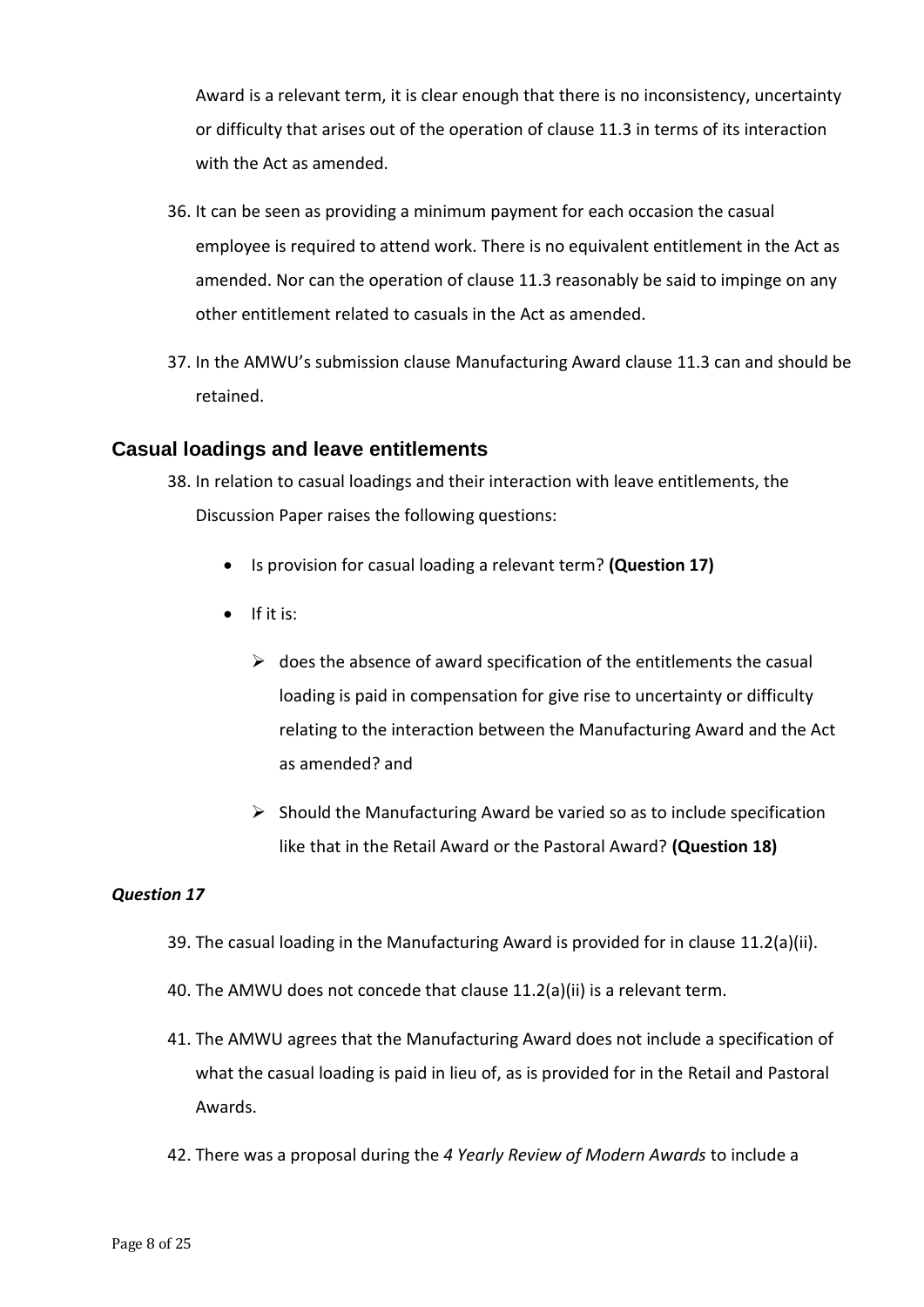specification of the purposes for which the loading in the Manufacturing Award is paid for $^{13}$ 

43. The AMWU and Ai Group however agreed that such specification was not necessary.<sup>14</sup>

#### *Question 18*

- 44. The AMWU maintains its position that it is not necessary to specify the matters the casual loading is paid in lieu of. The absence of a specification for the entitlements the loading is paid in lieu of does not of itself make the clause inconsistent with the Act as amended or give rise to any difficulty or uncertainty.
- 45. In the AMWU's submission clause 11.2(c)(ii) of the Manufacturing Award is:
	- Consistent with the Act as amended;
	- Does not give rise to any difficulty or uncertainty; and that

as a result, there is no basis to revisit the issue that was resolved recently as part of the 4*-Yearly Review of Modern Awards.* 

46. The AMWU otherwise relies on the submissions of the ACTU at [75]-[86].

#### **Other casual terms and conditions of employment**

47. The Manufacturing Award contains several clauses that regulate casual employment in one way or another. The clauses that do this (less those discussed elsewhere in this submission) are as follows:

| <b>Clause Number</b> | <b>Explanation</b>                                                                                                                                  |
|----------------------|-----------------------------------------------------------------------------------------------------------------------------------------------------|
| Clause 11.2          | Prescribes how the casual loading is to be calculated (i.e., on the<br>ordinary hourly rate) and how it interacts with other award<br>entitlements. |
| 32.1(f)              | Deems references to 'ordinary hourly rate' to be references to the                                                                                  |

<sup>&</sup>lt;sup>13</sup> See Exposure Draft Manufacturing and Associated Industries and Occupations Award 2014 republished 25 September 2014 at clause 6.4(b)(iii).

<sup>&</sup>lt;sup>14</sup> See AM2014/75 Submission of Australian Manufacturing Workers' Union of 24 October 2014 [19]; AiG Submission 12 November [138].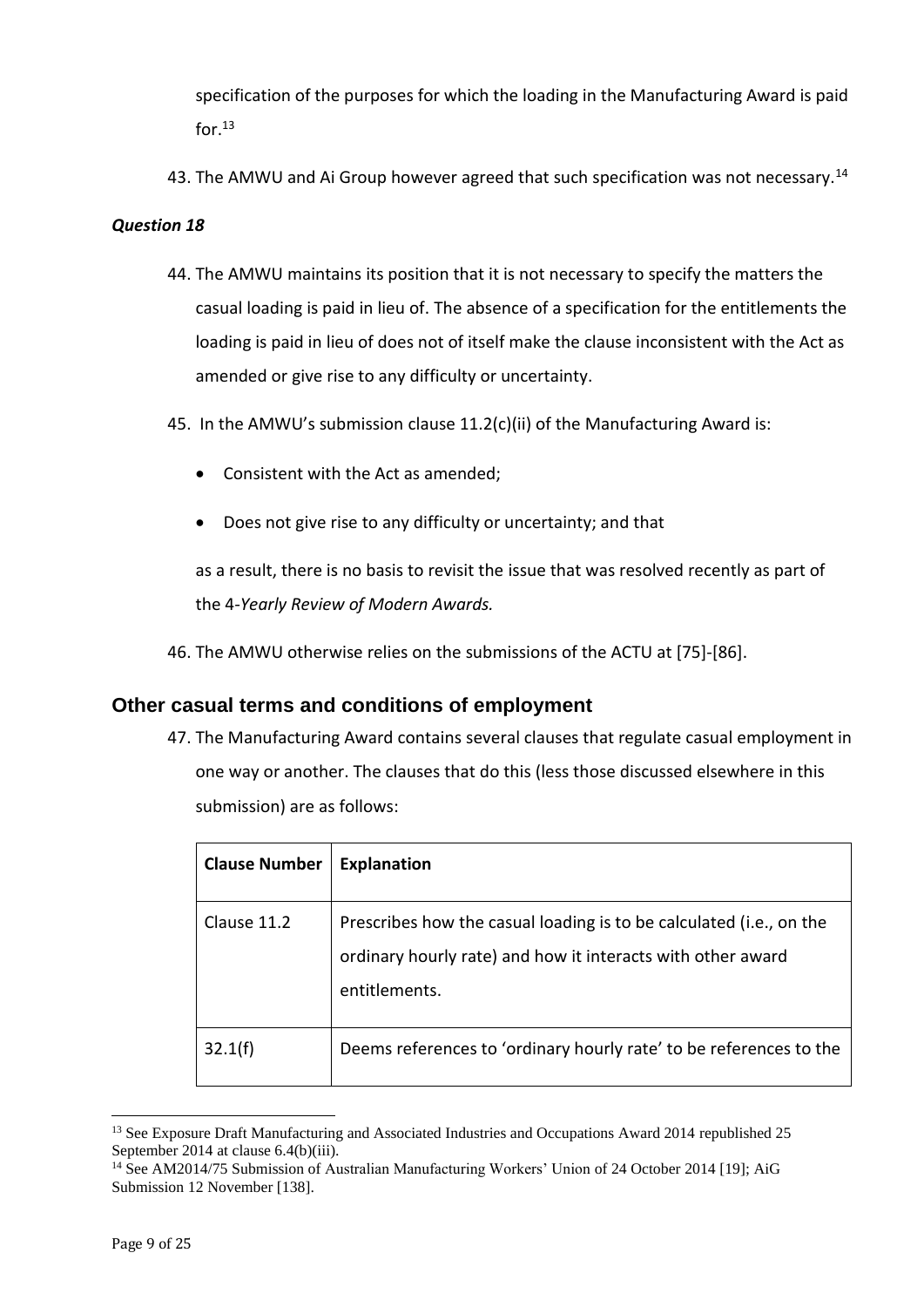|       | 'casual ordinary hourly rate' for casual employees.              |
|-------|------------------------------------------------------------------|
| 43.9  | Confirms that casual employees are not excluded from             |
|       | entitlements to dispute resolution leave.                        |
| 47    | Prescribes a casual loading and specific rules that applies to   |
|       | vehicle manufacturing employees in the technical field.          |
| 54.14 | Provides for the method of calculating a casual employee's       |
|       | entitlement to accident make up pay.                             |
| C.1.1 | Provides a table summary of penalty rates and confirms that they |
|       | apply to casual employees.                                       |
| C.1.2 | See C.1.1 above.                                                 |
| C.3   | Provides for casual rates in table summary form and provides for |
|       | additional guidance on their proper calculation.                 |
|       |                                                                  |

- 48. The Discussion Paper deals with 'other casual terms and conditions of employment' at paragraphs [103]-[106] and poses the following questions:
	- Are any of the clauses in the Manufacturing Award (and others) that provide general terms and conditions of employment of casual employees (not including the clauses considered in sections 5.1-5.5 and 6 of this paper) 'relevant terms' within the meaning of Schedule 1 clause 48(1)(c) **(Question 19);** and
	- Whether or not these clauses are 'relevant terms':
		- $\triangleright$  are any of these clauses not consistent with the Act as amended, and
		- $\triangleright$  do any of these clauses give rise to uncertainty or difficulty relating to the interaction between the awards and the Act as amended? **(Question 20).**

#### *Question 19*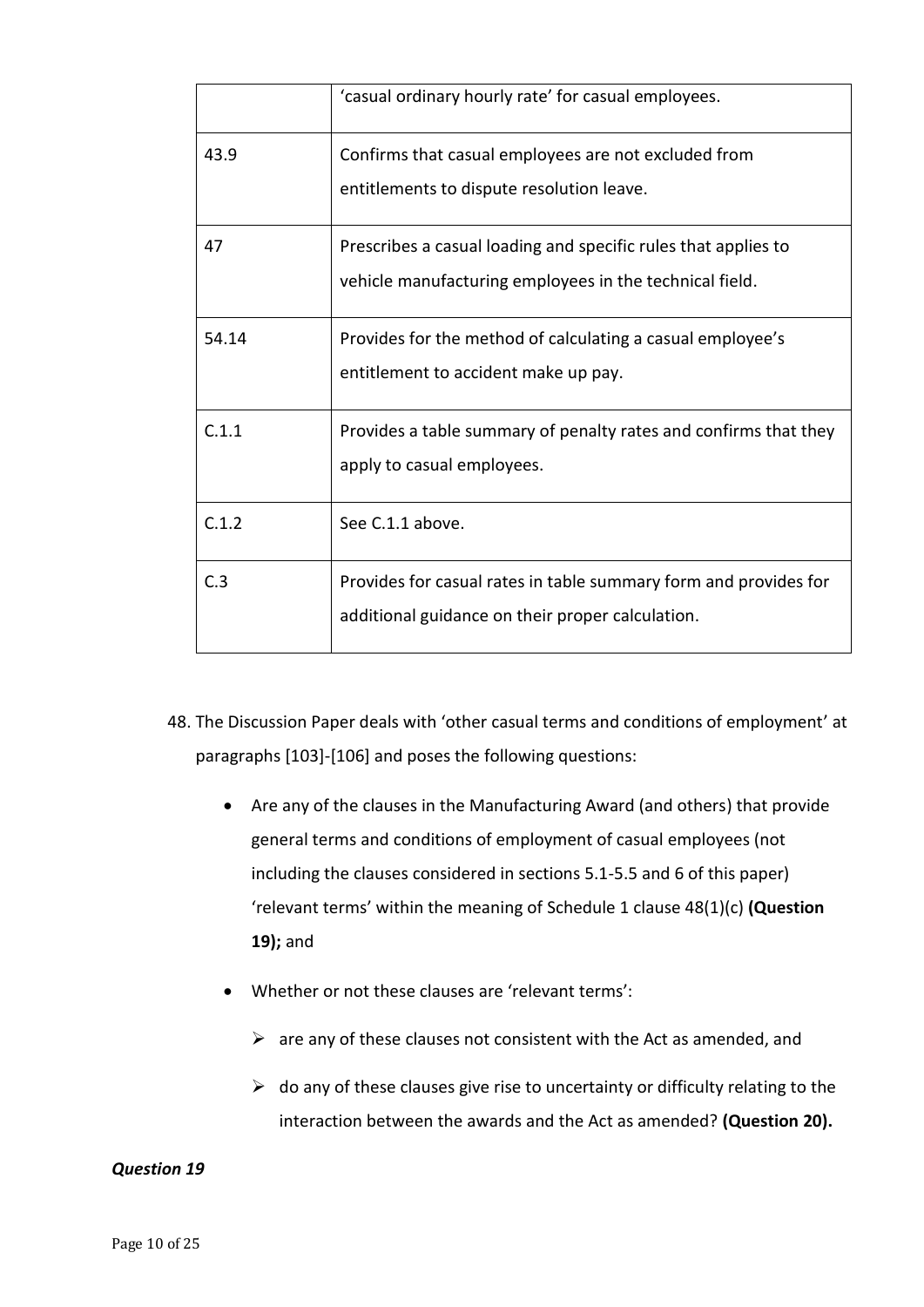- 49. The AMWU does not concede that any of the above provisions are relevant terms. They clearly are not:
	- a. Clauses that define or describe casual employment (cl.48(1)(a));
	- b. Clauses that deal with the circumstances in which employees are to be employed as casual employees (cl.48(1)(b)
	- c. Clauses related to conversion from casual employment to permanent employment (cl.48(1)(d).
- 50. In the AMWU's submission for the above clauses to be relevant clauses they would need to come within the scope of cl.48(1)(c) which states that a term is a 'relevant term' if it "provides for the manner in which casuals are to be employed".
- 51. In the AMWU's submission cl.48(1)(c) should not be given so wide an interpretation such that it covers any entitlement that relates (however remotely) to casual employment.
- 52. The term must still relate to 'the manner in which casuals are to be employed'. In the AMWU's submission the above clauses are not of such a nature.

#### *Question 20*

53. In the AMWU's submission none of these clauses could be said to give rise to any difficulty or uncertainty.

#### **Manufacturing Award casual conversion clause**

- 54. As identified in the Discussion Paper, clause 11.5 of the *Manufacturing and Associated Industries and Occupations Award 2020* **(Manufacturing Award)** provides certain eligible employees to convert to permanent employment after six months.
- 55. The Discussion Paper raises three questions that arise as a consequence of the above as follows:
	- Is the Manufacturing Award casual conversion clause more beneficial than the residual right to request casual conversion under the NES for casual employees employed for less than 12 months but detrimental in some respects in comparison to the NES for casual employees employed for 12 months or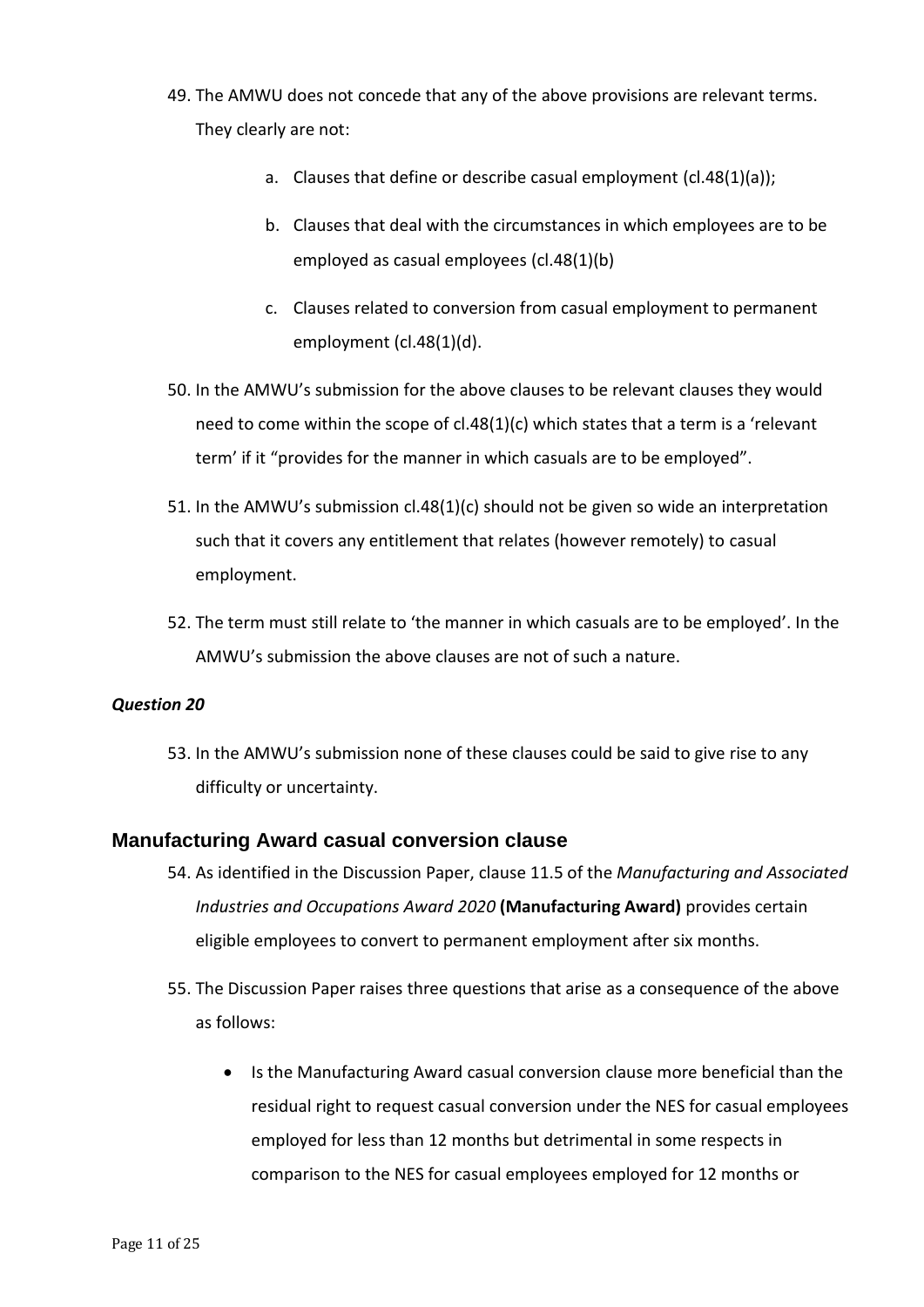more? **(Question 25).**

- For the purposes of Act Schedule 1 cl.48(2)
	- $\triangleright$  is the Manufacturing Award casual conversion clause consistent with the Act as amended?
	- $\triangleright$  does the clause give rise to uncertainty or difficulty relating to the interaction between the award and the Act as amended? **(Question 26)**
- For the purposes of Act Schedule 1 cl.48(3), would confining the Manufacturing Award clause to casual employees with less than 12 months of employment and redrafting it as a clause that just supplements the casual conversion NES, make the award consistent or operate effectively with the Act as amended? **(Question 27).**

#### *Question 25*

- 56. Clause 11.5 of the Manufacturing Award (**Manufacturing Conversion Clause)** provides for a casual conversion entitlement that is superior to the NES entitlement for employees with less than twelve months employment.
- 57. Most obviously, the entitlement is more beneficial for employees with less than twelve months employment in that it provides for conversion rights after six months qualifying employment, rather than twelve months as provided for in the NES and in the Model Clause.
- 58. This means that under the Manufacturing Conversion Clause, casual employees can convert to permanent employment sooner than they would otherwise be entitled under the s.66F of the Fair Work Act 2009 **(Residual Right to Request Conversion).**
- 59. However, the Manufacturing Conversion Clause is also more beneficial in that it is likely that it covers a wider scope of casual employees than those covered by the Residual Right to Request Conversion. This is explained below.

#### Casual Conversion Eligibility

60. Under the Manufacturing Conversion Clause, to be eligible to convert to permanent employment, the employee must be: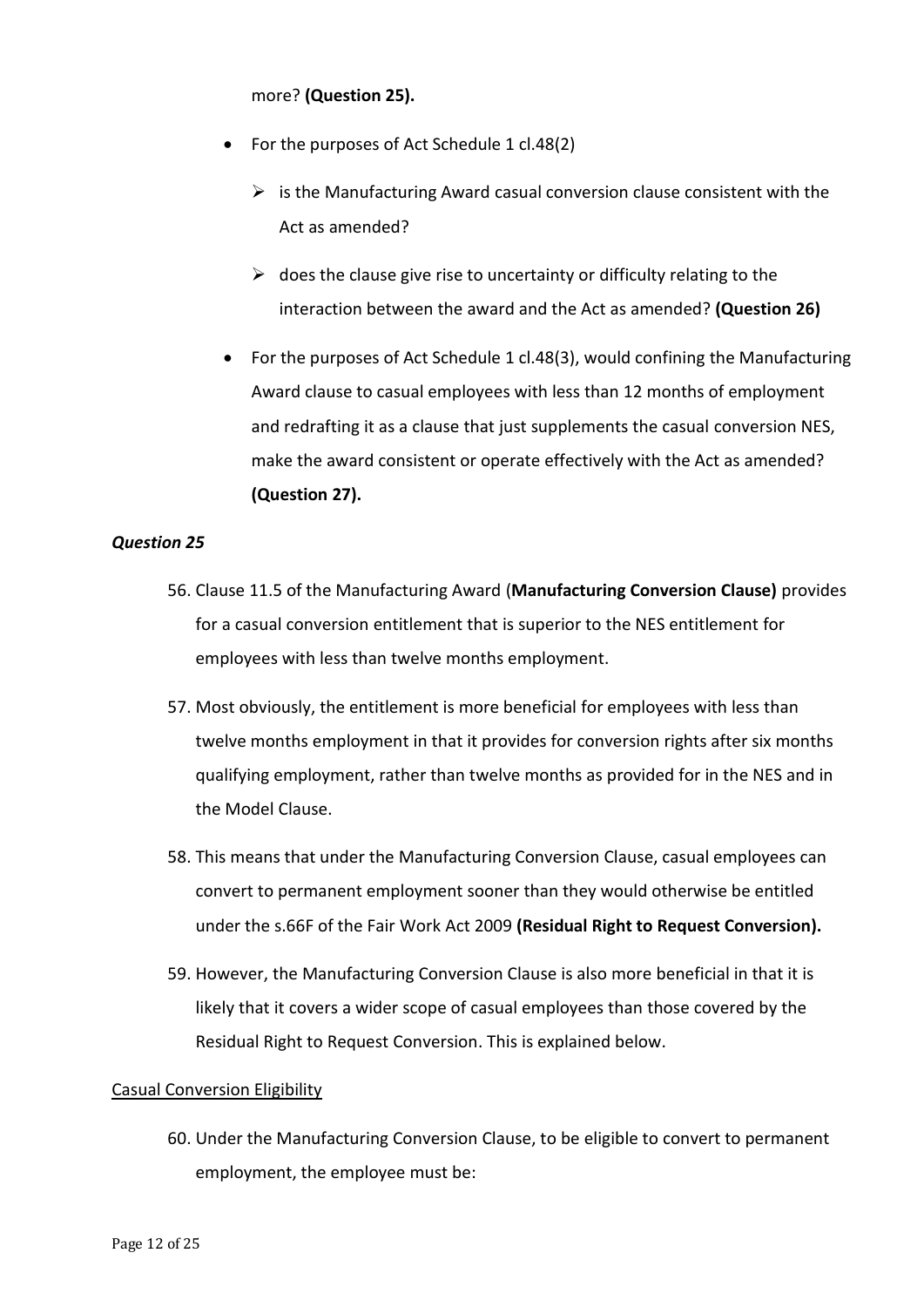*"other than an irregular casual employee".<sup>15</sup>*

61. An irregular casual employee is an employee is:

*"one who has been engaged to perform work on an occasional or non-systematic or irregular basis".*<sup>16</sup>

62. By distinction, eligibility to convert under the residual right to request conversion is prefaced by the employee having (at least):

> *"worked a regular pattern of hours on an ongoing basis which, without significant adjustment, the employee could continue to work as a full-time employee or a part-time employee (as the case may be)." 17*

- 63. Although it is possible that s.66F is capable of having a wide interpretation, s.66F likely imposes a narrower eligibility criterion for conversion than the Manufacturing Conversion Clause; that this is so is due to the reference to a *"regular pattern of hours*" in s.66F of the FW Act. In the AMWU's submission the extant Manufacturing Conversion Clause does not necessarily require a casual employee to work a regular pattern of hours provided they have performed work for their employer during a sequence of periods of employment other than on an "occasional or non-systematic or irregular basis".
- 64. The meaning of "regular and systematic" employment, as it applies to casual employees is a well understood industrial term. In *Yarraka Holdings Pty Ltd v Giljevic* **(Yaraka v Giljevic)** the Court of Appeal of the Australian Capital Territory stated:

*"It should be noted that it is the "engagement" that must be regular and systematic; not the hours worked pursuant to such engagement."*<sup>18</sup>

and

*"The concept of engagement on a systematic basis does not require the worker to be able to foresee or predict when his or her* 

<sup>15</sup> *Manufacturing and Associated Industries and Occupations Award 2020* Clause 11.5(a).

 $16$  Ibid  $11.5(k)$ .

<sup>17</sup> *Fair Work Act 2009* (Cth) s.66F.

<sup>18</sup> *Yaraka Holdings Pty Ltd v Giljevic* (2006) 149 IR 339, 355 at [66].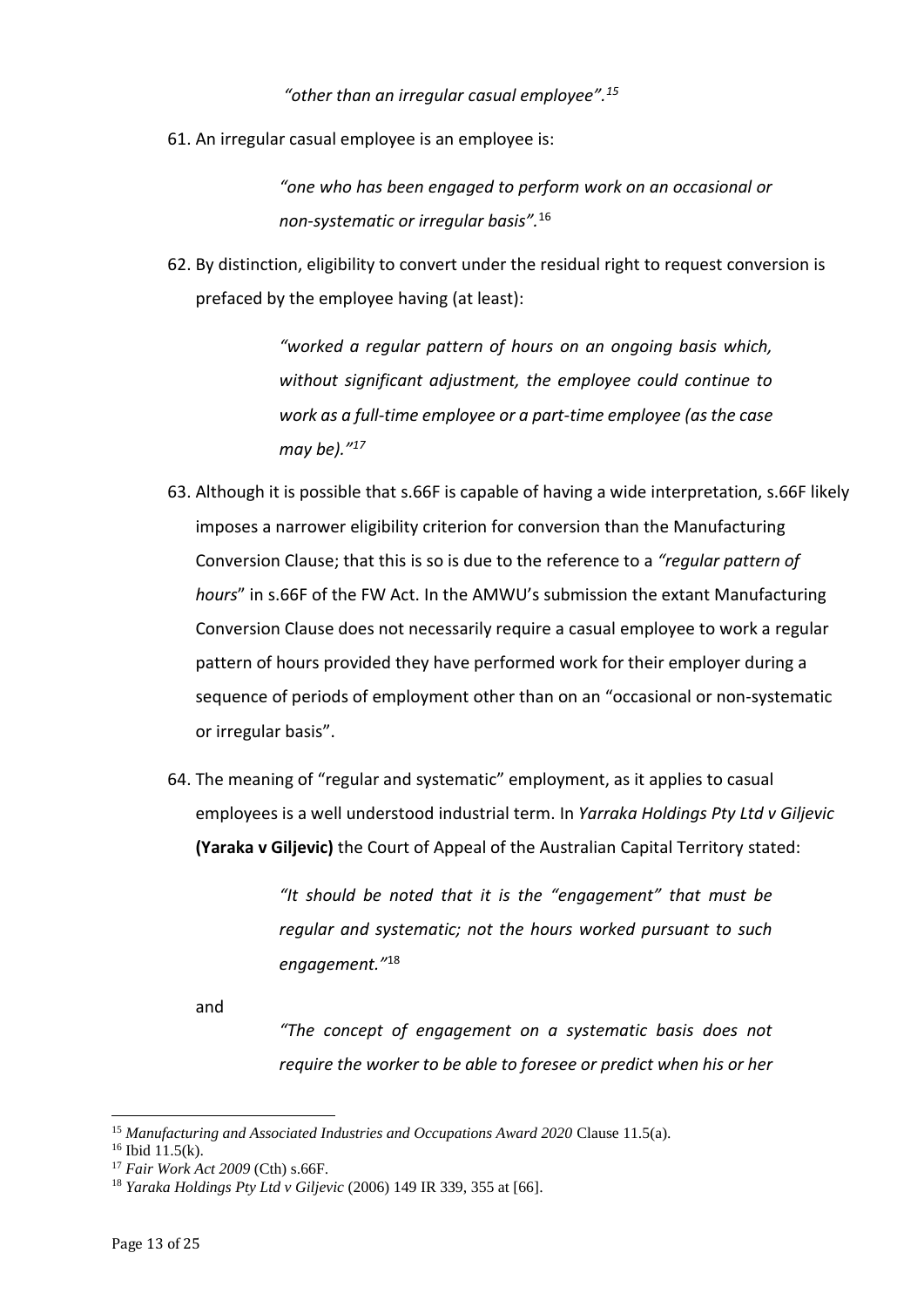*services may be required. It is sufficient that the pattern of engagement occurs as a consequence of an ongoing reliance upon the worker's services as an incident of the business by which he or she is engaged."<sup>19</sup>*

65. In *Ponce v DJT Staff Management Services Pty Ltd T/A Daly's Traffic*, Commissioner Roe stated:

> *"[66] It is the employment which must be on a regular and systematic basis. This does not mean that the hours or days of work must be regular and systematic. Although the previous legislation referred to the period or periods of casual engagement rather than the period of casual employment, I do not think that this change is of much practical significance. The previous authorities have also established that employment or engagement can be regular and systematic even if it is seasonal, or where the times and dates of work are quite irregular or are not rostered, or where there are breaks due to school holidays or other needs of the employee. In Summerton v Jabiru Golf, the hours worked varied from 3 to 39 in a week but it did not stop SDP Duncan finding that the employment was regular and systematic. It is clear that to establish "regular and systematic" there must be sufficient evidence to establish that a continuing relationship between the employer and the employee has been established. This is clearly a reason why there is a legislative requirement for a reasonable expectation of continuing employment.<sup>20</sup>*

> *[76] In situations where there is not a clear pattern or roster of hours and days worked or a clear agreed arrangement between the employer and employee, then evidence of regular and systematic employment can be established where:*

<sup>19</sup> Ibid [69].

<sup>&</sup>lt;sup>20</sup> Ponce v DJT Staff Management Services Pty Ltd T/A Daly's Traffic [2010] FWA 2078 PR994968 [66].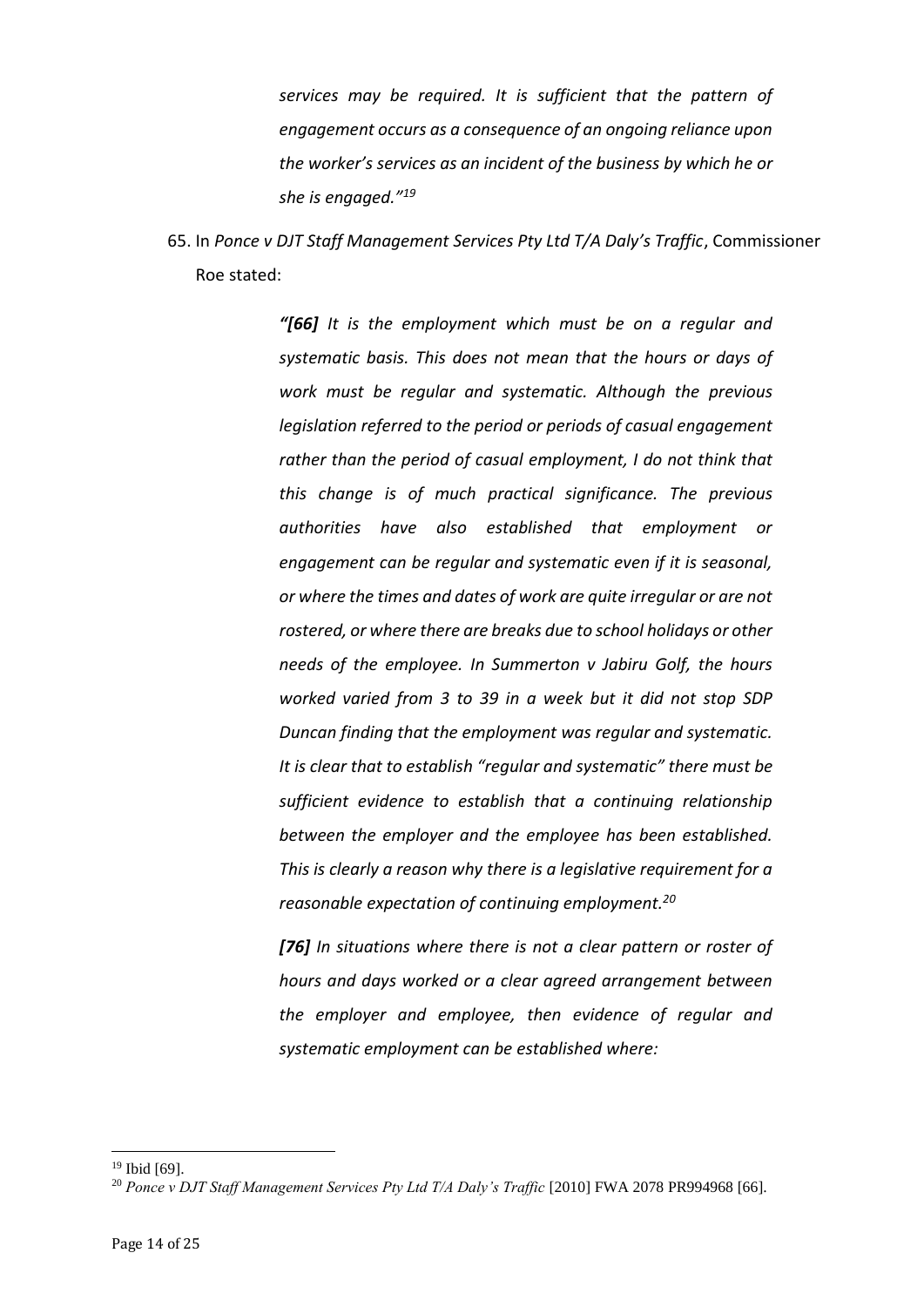*The employer regularly offers work when suitable work is available at times when the employer knows that the employee has generally made themselves available; and*

*Work is offered and accepted sufficiently often that it could no longer be regarded as simply occasional or irregular."* 21

66. In a recent decision, a Full Bench of the Fair Work Commission in *Angele Chandler v Bed Bath N' Table Pty Ltd* endorsed and applied the principle in *Yaraka v Giljevic Holdings* stating:

> *"The decision that the Deputy President's determination as to whether Ms Chandler's casual employment was regular and systematic was attended by a significant error of principle. In her application of s 384(2)(a) to the facts of the case, the Deputy President proceeded on the basis that it was necessary to identify a consistent pattern of engagement in the number of days worked each week, the days of the week worked and the duration of each shift in order to be able to conclude that the employment was regular and systematic. We do not consider this to be the correct approach. In Yaraka Holdings Pty Ltd v Giljevic, the Court of Appeal of the ACT gave consideration to the proper construction of s 11 of the Workers Compensation Act 1951 (ACT), which for relevant purposes deemed as workers for the purpose of that Act casual workers if their "engagement, under the contract or similar contracts, has been on a regular and systematic basis" taking into account a range of matters including the contractual terms, the working relationship and all associated circumstances, the period or periods of engagement, the frequency of work, the number of hours worked, the type of work, and the normal arrangements for someone engaged to perform that type of work. Crispin P and Gray J observed that the concept of employment on a regular and*

<sup>21</sup> Ibid [74].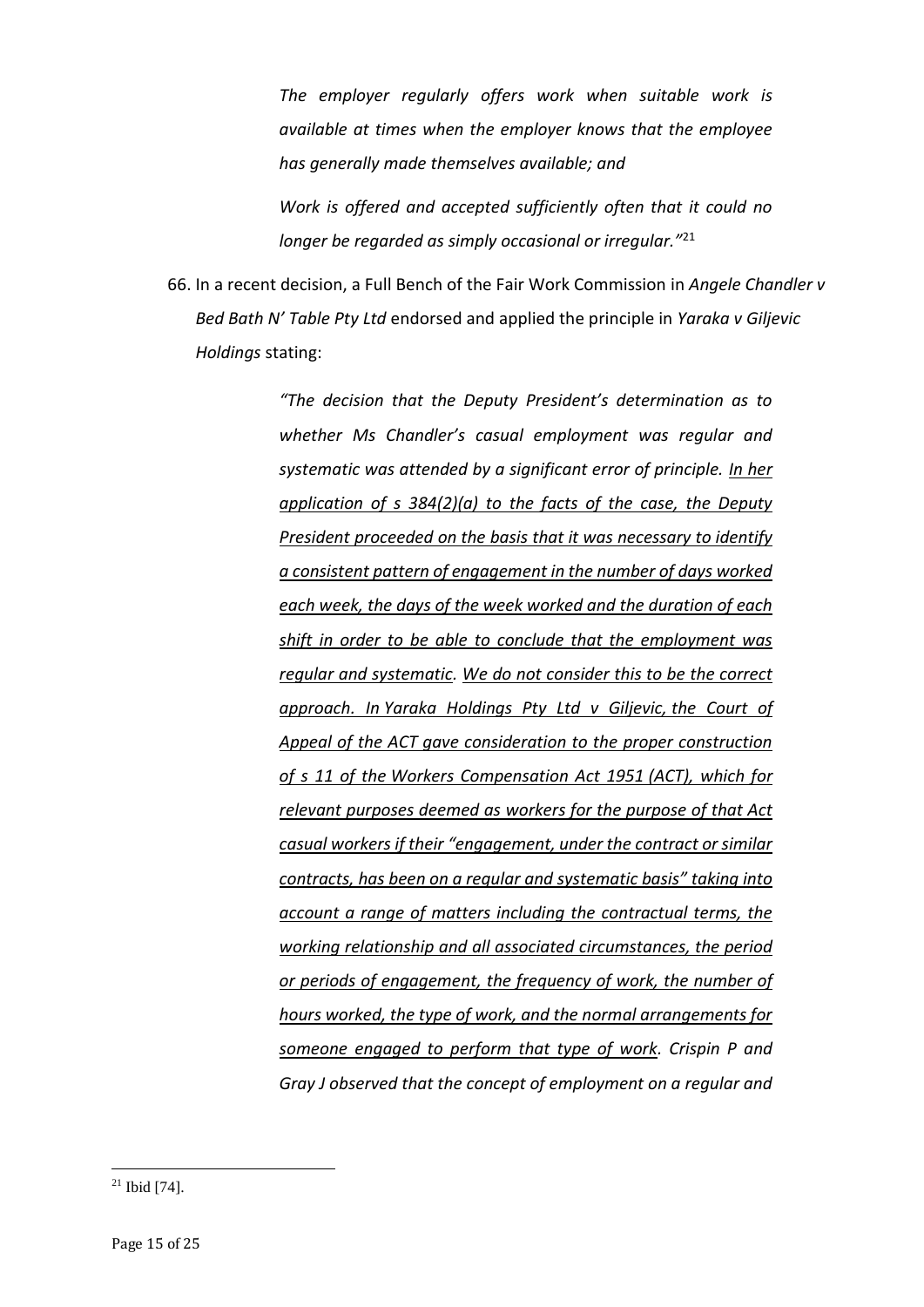*systematic basis was drawn from the Workplace Relations Act 1996."* (emphasis added).

- 67. The approach in *Yaraka v Giljevic* was again endorsed by another Full Bench in the even more recent decision of *Amy Greene v Floreat Hotel Pty Ltd<sup>22</sup>* .
- 68. Although the AMWU is not aware of an authority from a tribunal or Court that deals squarely with the construction of clauses 11.5(c) and 11.5(k) of the Manufacturing Award, the AWMU submits that the above authorities have application to the proper interpretation of clause 11.5 and the Manufacturing Conversion Clause because:
	- Whilst clause 11.5(c) describes eligibility via imposing an exclusionary test, the defined meaning of irregular casual employee as being "other than a 'non-systematic or irregular basis' can be seen as imposing an eligibility test that is in substance the same as the "regular and systematic" test used for (among other purposes, determining a casual employees' entitlement to access relief from unfair dismissal<sup>23</sup>; and
	- In deciding the terms of the original antecedent to the Manufacturing Conversion Clause the AIRC made a deliberate decision to define eligibility to convert in the same terms as a casual that has access to the unfair dismissal regime under the Workplace Relations Act 1996, see:

*"We acknowledge the force in the points made for and against a maximum time limit of any particular duration. As an exercise of judgment, we have adopted a six month period for election, extendable to 12 months. There has not been an award provision for a maximum engagement in this industry. We acknowledge the existence of relevant precedents for shorter maximum periods of engagement of casuals. We would expect, on the basis of the statistical material, that a high proportion of casual engagements are completed within four to eight weeks. However, in selecting* 

<sup>22</sup> *Amy Greene v Floreat Hotel Pty Ltd* [2020] FWCFB 6019.

<sup>23</sup> *Fair Work Act 2009* (Cth) Act s.384(2)(a)(i).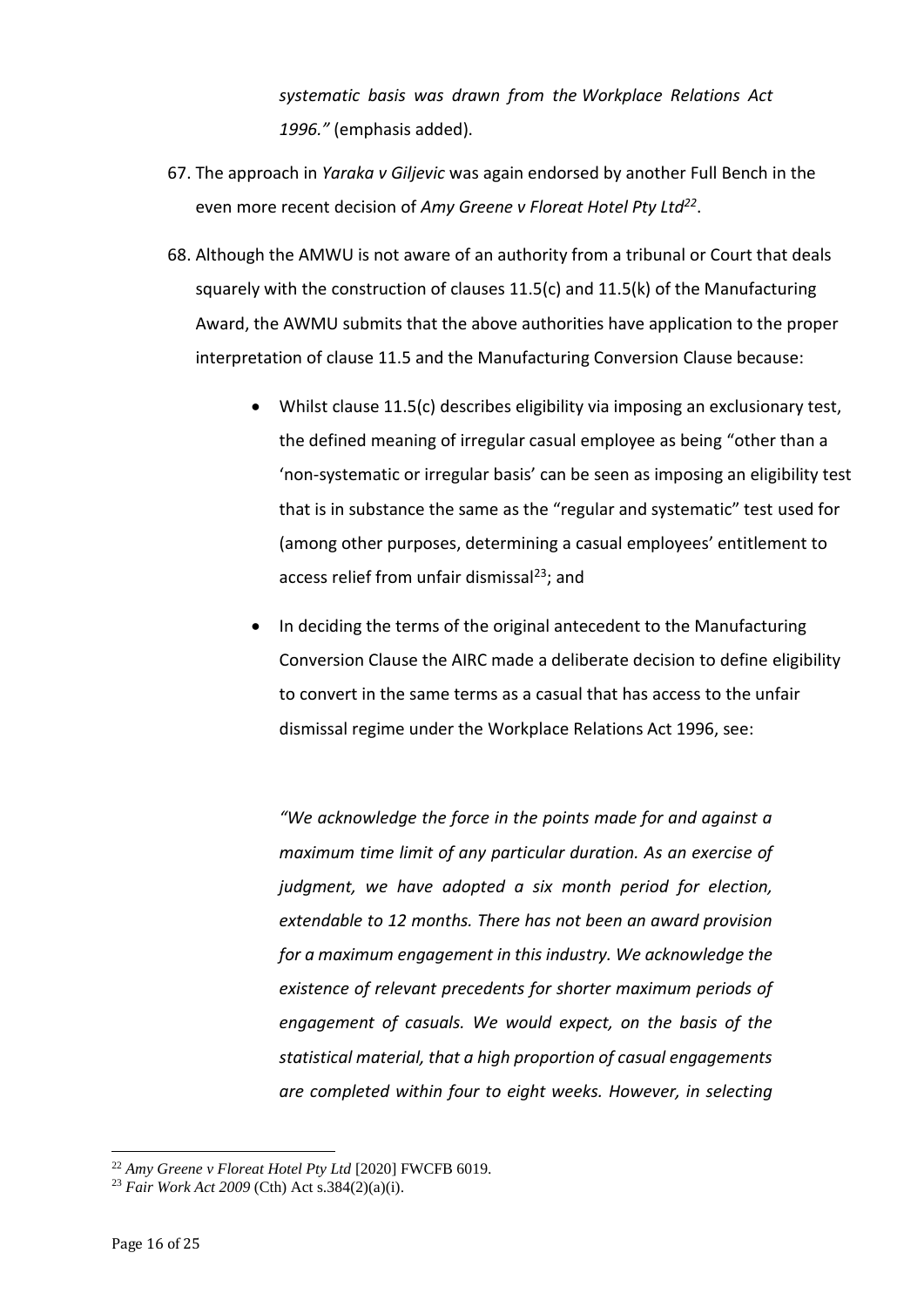*six months, we take into account what we consider to be the potential adverse impact on younger and less advantaged employees of having a lower limit. On balance, we favour an approach which builds time and an opportunity to consider and discuss into the conversion process. In our view, a provision of the kind is the best compromise between the competing interests and considerations arrayed in the argument about the AMWU's claim. We have matched, in part, the wording of reg 30B(3) for the purpose of identifying a regular and systematic sequence of periods of employment. We may not by ourselves have arrived at or chosen that wording for a test. Common wording would appear however to have longer term advantages in promoting a consistency of approach. We envisage that the variation would take effect from a prospective date some three months after the date of the order"<sup>24</sup>* (emphasis added).

- 69. Similarly, the reference to 'regular and systematic' in the *Workers Compensation Act 1951* (ACT) (the statute being interpreted in *Yaraka v Giljevic*) was also based on reg 30B(3) of the Workplace Relations Act 1996 (Cth).<sup>25</sup>
- 70. In the AMWU's submission, the common origins of the term 'regular and systematic' and 'other than an irregular casual employee' mean that the authority in *Yaraka Holdings v Giljevic* and the other decisions cited above are relevant to the proper interpretation of clauses 11.5 subclauses (c) and (k).
- 71. Considering the above analysis, the AMWU agrees that removing the Manufacturing Conversion Clause would reduce the present entitlements of casual employees employed for less than 12 months under the Award as it presently operates with the NES,<sup>26</sup> but raises the additional concern that it would likely also have the effect of removing casual conversion entitlements entirely from a definable class of casual employee and that to proceed in this way would be contrary to the modern awards

<sup>&</sup>lt;sup>24</sup> Re Metal. Engineering and Associated Industries Award 1998 – Part 1 (2000) IR 247, 290-291, [116].

<sup>25</sup> *Yaraka Holdings Pty Ltd v Giljevic* (2006) 149 IR 339, 350 at [46].

<sup>&</sup>lt;sup>26</sup> Discussion Paper: Interaction Between Modern Awards and the Casual Amendments to the Fair Work Act 2009 19 April 2021 [128].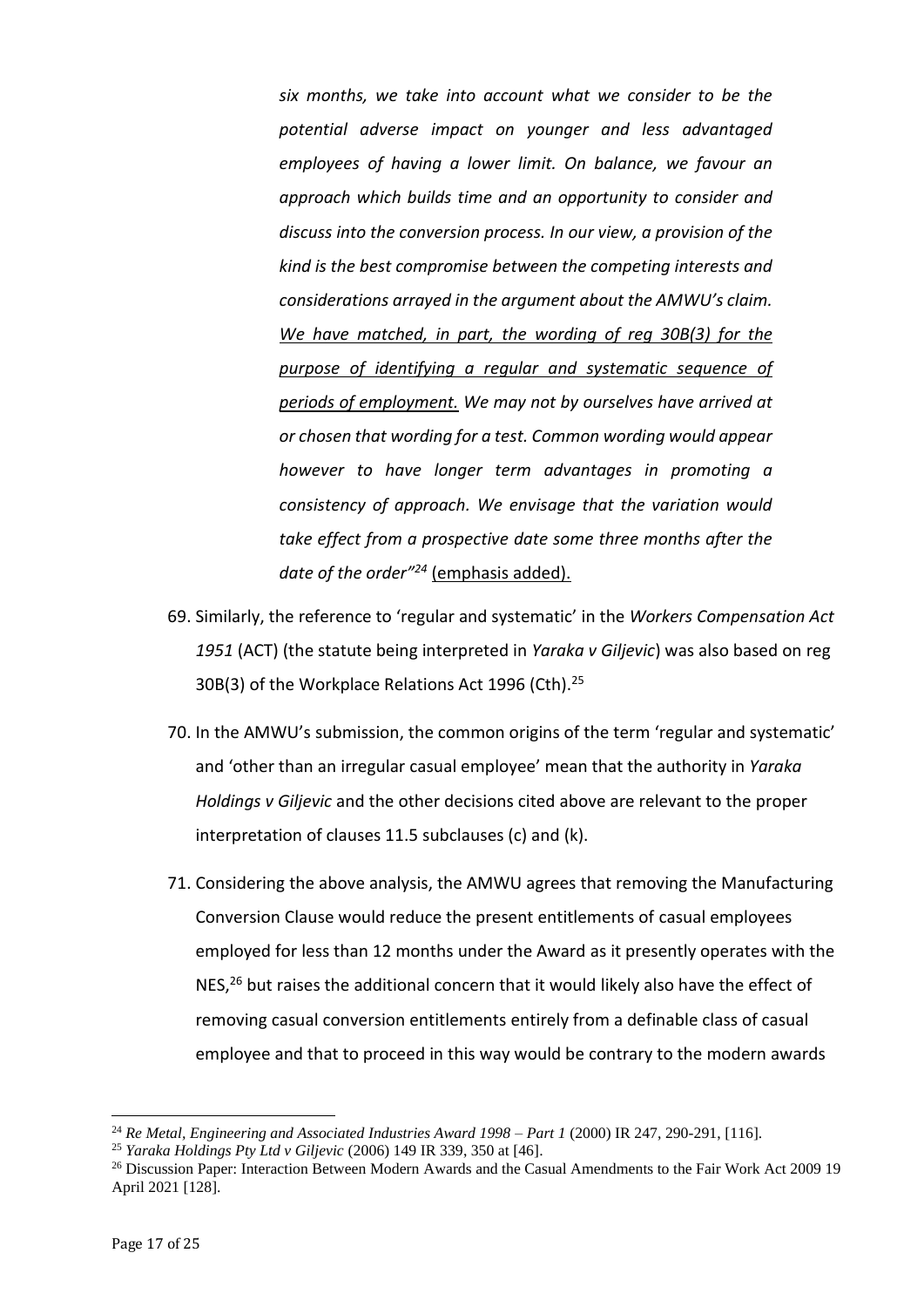objective.

- 72. The distinction between the eligibility tests in the Manufacturing Conversion Clause in comparison with the NES Residual Right to Request Conversion is not insignificant in the context of an award that provides considerable rostering flexibility, including allowing ordinary hours of work to be averaged over a period of four weeks or more.<sup>27</sup>
- 73. Casual employees in the manufacturing and associated industries may have regular engagements without having regular hours. Such employees should not be excluded from an entitlement to request casual conversion.
- 74. This also applies in respect of other casual conversion clauses that are substantially the same as the Manufacturing Conversion Clause. The issue is particularly pertinent in respect of the *Food, Beverage and Tobacco Manufacturing Award 2020* in which seasonal employment is common. As noted above, industrial authority suggests that employment can be 'regular and systematic' even where it is seasonal.<sup>28</sup>
- 75. The AMWU notes the commentary at [124] of the Discission Paper that "the additional benefit under the Award clause is qualified in a number of respects" when compared with the Residual Right to Request Conversion.
- 76. In response, the AMWU submits that any unfavourable comparison between the Manufacturing Conversion Clause and the Residual Right to Request Conversion can be considered 'academic' because the Manufacturing Casual Conversion Clause applies after six months whereas the NES Residual Right to Request Conversion arises after 12 months or more.<sup>29</sup>
- 77. This issue is discussed further below in response to questions 26 and 27.

#### *Question 26*

#### Consistency with the Act as amended

78. The AMWU submits, that the extant Manufacturing Conversion Clause is consistent with the Act as amended because it can be said to "supplement" the NES C within the

<sup>27</sup> *Manufacturing and Associated Industries and Occupations Award* 2020 clause 17.

<sup>&</sup>lt;sup>28</sup> Ponce v DJT Staff Management Services Pty Ltd T/A Daly's Traffic [2010] FWA 2078 PR994968 [66].

<sup>29</sup> *Fair Work Act 2009* (Cth) s66F.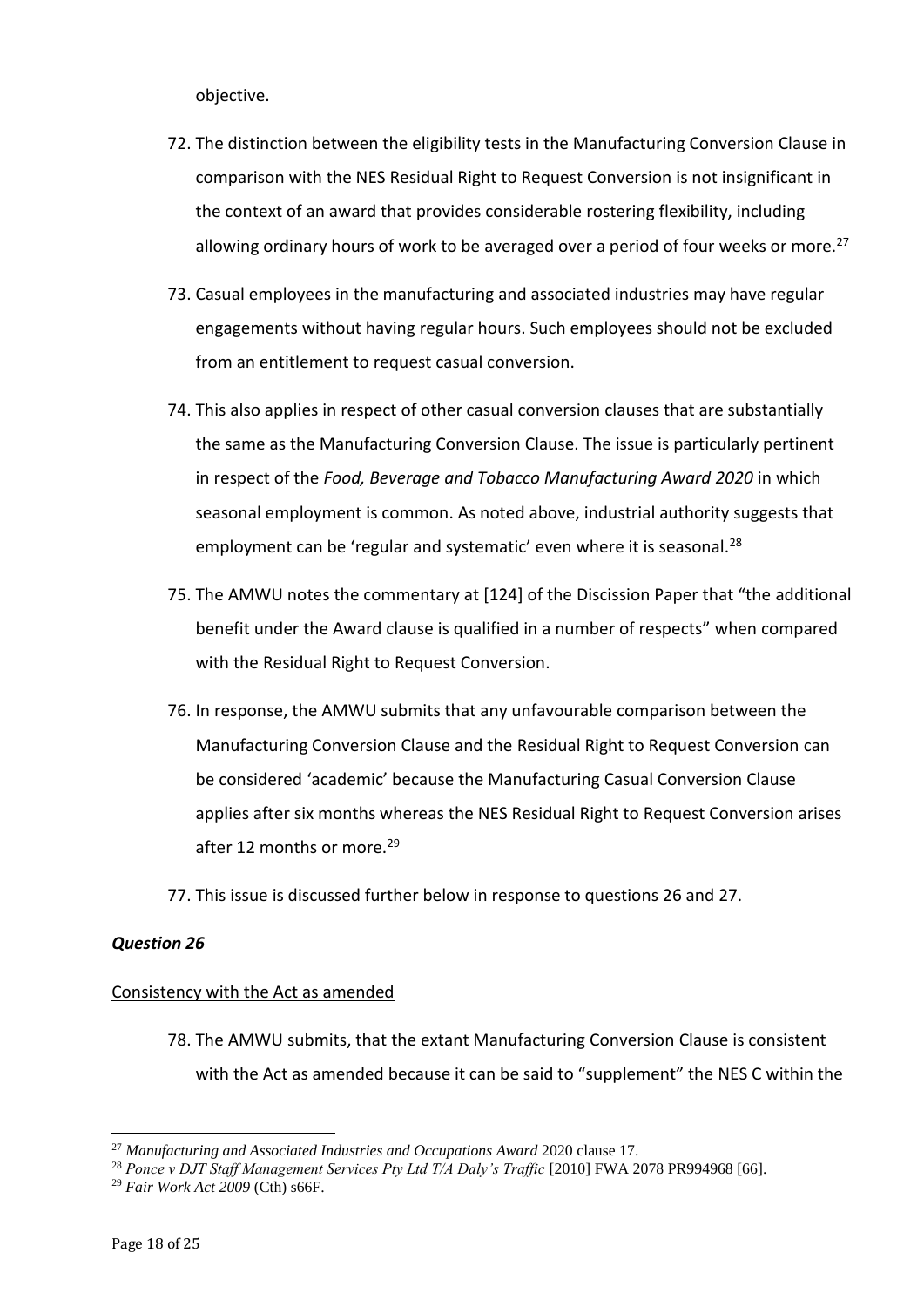meaning of s.55 of the FW Act.

- 79. Whilst it is clear enough that the Manufacturing Award regulates the conversion process in different terms to the NES, two things can be noted:
	- *Firstly*, in the AMWU's submission an inconsistency does not arise merely because the NES and the Manufacturing Conversion Clause regulate the conversion process in different terms. Consistency does not require terms to be identical; and
	- *Secondly*, it is relevant that the Manufacturing Conversion Clause applies at a different point in time in terms of the overall employment relationship.
- 80. This means that even to the extent that some provisions of the Manufacturing Conversion Clause can be said to be 'detrimental' (which is not conceded) when compared with the Residual Right to Request Conversion, the *effect* of the Manufacturing Conversion Clause cannot ever be detrimental to an employee in any respect because it applies after six months whereas the NES Casual Conversion entitlement applies after 12 months.
- 81. In other words, no employee will ever be disadvantaged by the operation of the Manufacturing Conversion Clause because it necessarily has effect at a time that the Residual Right to Request Conversion does not apply. 30
- 82. It is true that the Residual Right to Request Conversion could operate simultaneously to the Manufacturing Conversion Clause for those employees that have not received notice of their entitlement to elect to convert to permanent employment under clause 11.5(b).
- 83. However, it is relevant that the entitlement arising out of clause 11.5(c) (for casual employees that have not received a notice pursuant to clause 11.5(d) is itself residual. An employee to whom clause 11.5(c) applies can either elect to exercise their rights under clause 11.5(a) or under s.66F and thus it would not prevent a casual employee from receiving their NES entitlement in full or be detrimental in its operation

<sup>&</sup>lt;sup>30</sup> Except for casual employees who have not received notice of their entitlement to elect to convert to permanent employment under clause 11.5(b), this is dealt with at [80]-[81] and [98]-[100] below.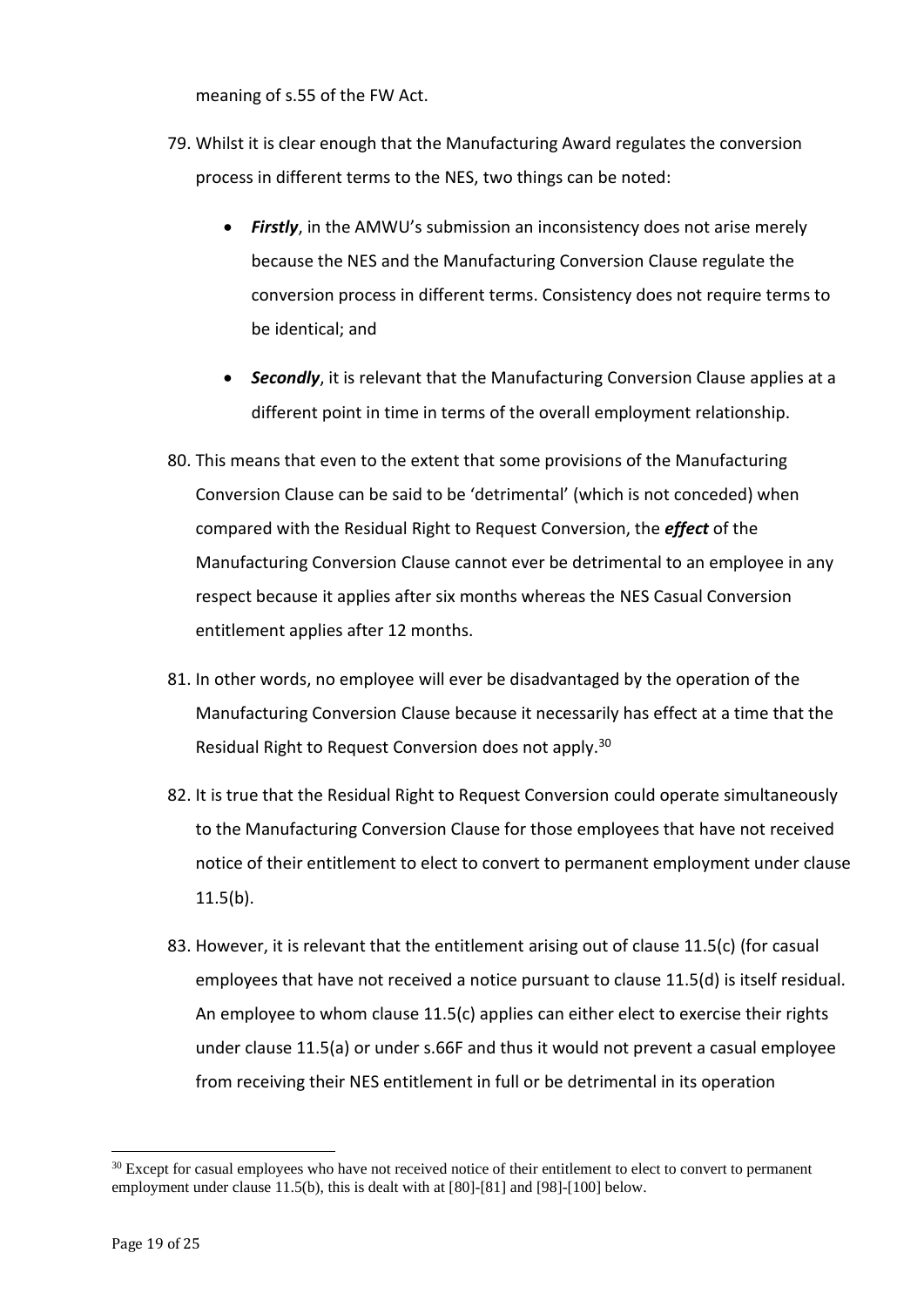compared with the NES.

84. In light of the above, the AMWU submits that the extant Manufacturing Conversion Clause and the NES Conversion entitlement can harmoniously coexist as separate but parallel entitlements.

#### No uncertainty or difficulty

- 85. In the AMWU's submission there is no uncertainty or difficulty that arises due to the interaction between the Manufacturing Conversion Clause and the NES Conversion Entitlement.
- 86. The entitlement in the Manufacturing Award has existed in substantially the same form for twenty years. Its operation is well understood. While there are some distinctions between the two entitlements, the introduction of what is substantially the same entitlement into the NES (albeit that it applies after twelve months rather than six) should not present any serious or credible uncertainties and/or difficulties.
- 87. It is pertinent to note that if the Manufacturing Conversion Clause is operating as intended the NES entitlement will have little work to do because in most cases the casual employee will have converted to permanent employment prior to the NES Entitlement crystalising.
- 88. To the extent that the Full Bench considers that there is an uncertainty arising out of the interaction between the Manufacturing Conversion Entitlement and the NES Conversion Entitlement, this can be resolved by clarifying that the two entitlements operate as two separate but parallel entitlements. This could be achieved by the insertion of a note into clause 11.5 directing users to the National Employment Standards, as has been proposed in the AMWU's draft determination (see **Attachment One).**

#### *Question 27*

89. The AMWU submits there is no inconsistency between the Manufacturing Conversion Clause and the Residual Right to Request Conversion, nor is there any difficulty or uncertainty with regards to their interaction and that therefore there is no jurisdiction to vary the award pursuant to Schedule 1 Clause 48.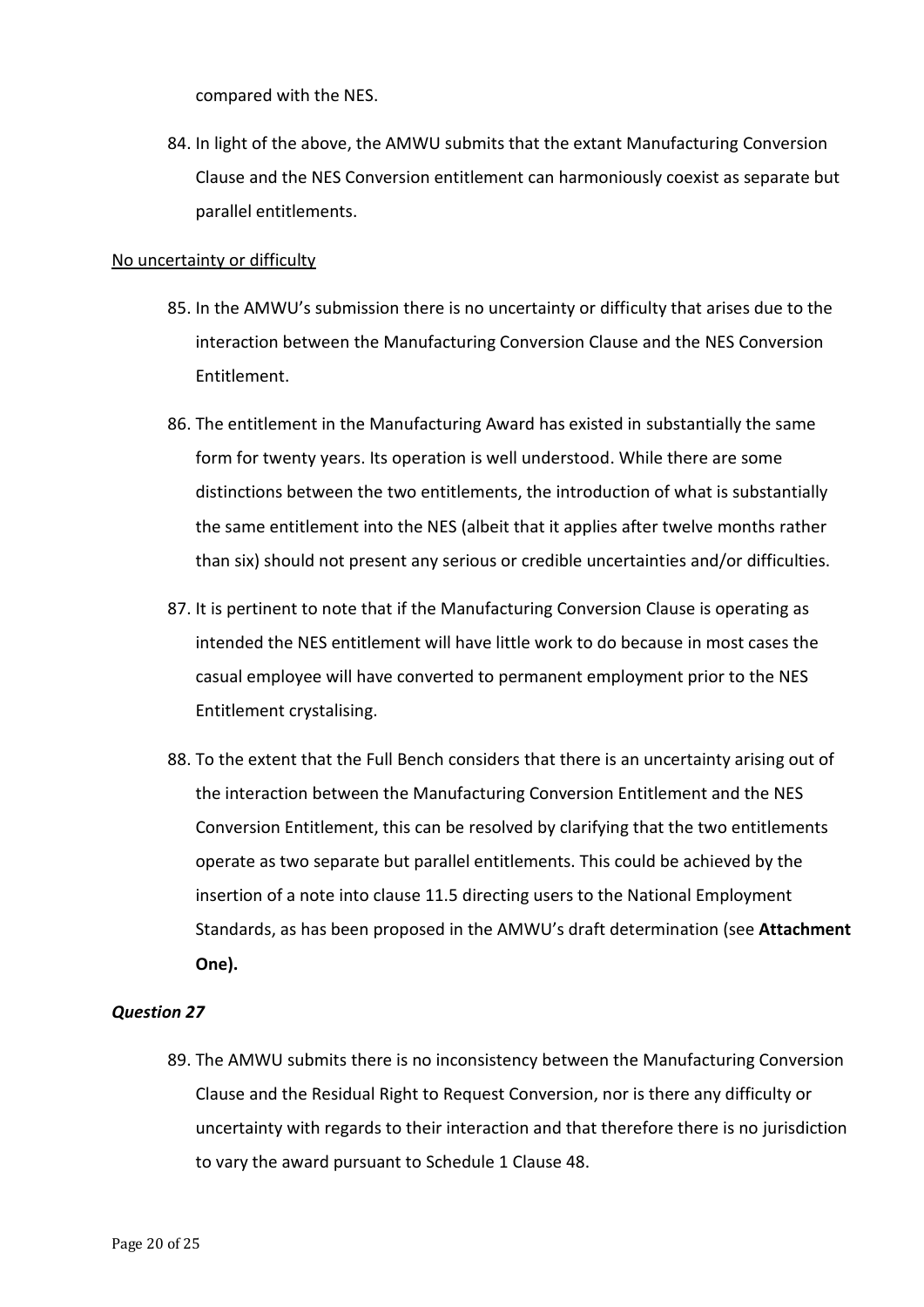- 90. To the extent that it might be considered necessary to vary the Award to clarify the interaction between the Manufacturing Conversion Clause and the NES Conversion right as identified above, or otherwise due to the operation of the Modern Awards Objective, the AMWU proposes a variation that is intended to alert award users to the NES entitlement but otherwise preserves the extant Manufacturing Conversion Clause.
- 91. A draft determination giving effect to such a variation is attached to this submission as **"Attachment A".**
- 92. The AMWU strongly supports the retention of the six-month eligibility threshold for casual conversion that currently subsists in the Manufacturing Conversion Entitlement. This is preserved in the AMWU's draft determination.
- 93. The AMWU submits that any variation to the clause should also preserve the eligibility criteria for the reasons discussed at paragraphs [54] to [77] of this submission. This is achieved in the AMWU's proposed draft determination.
- 94. The AMWU has otherwise been conservative in constructing the draft determination because in its view, it would be undesirable to disrupt the Manufacturing Conversion Clause by a significant re-write, particularly in circumstances where it has very recently been found to be meeting the modern awards objective.<sup>31</sup>
- 95. For this reason, the AMWU has limited the scope of the proposed changes to that which would clarify that the Manufacturing Conversion Clause is intended to operate as a side by side entitlement with the NES Conversion Right by alerting award users to the provisions of the NES dealing with casual conversion.
- 96. With respect to the suggestion in Question 27 that clause 11.5(c) be re-drafted so as to limit its application to casual employees with between six- and twelve-months service, the AMWU is not necessarily opposed to this provided the entitlements of casual employees that have not been given notice pursuant to clause 11.5(b) are preserved.
- 97. In any case, such an approach (limiting the application of the clause to 12 months

<sup>31</sup> *4-Yearly Review of Modern Awards* [2020] FWCFB 1541 [4].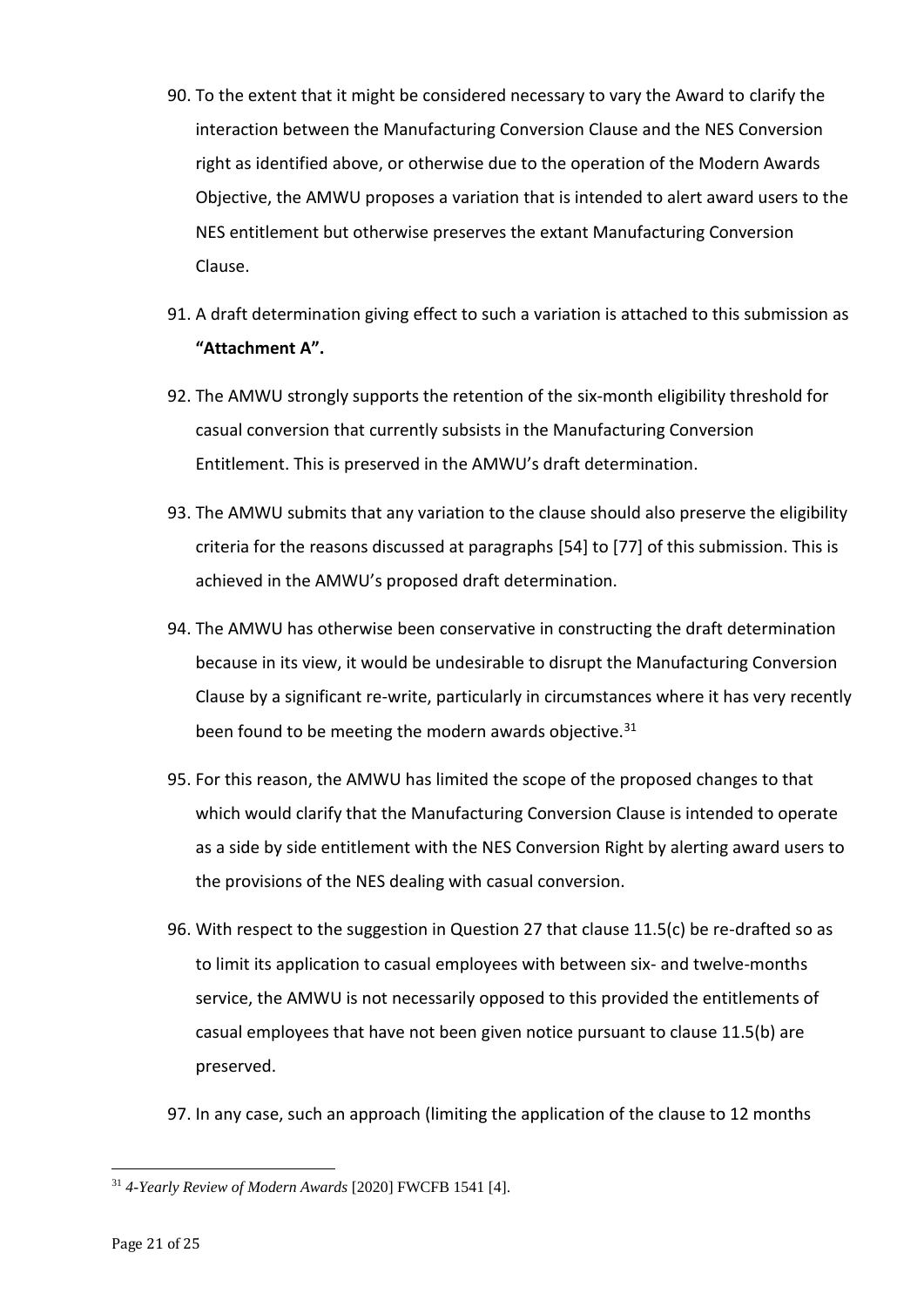employment) may not, strictly speaking, be necessary if the statement at [124] of the Discussion Paper that:

> *"the right to request appears to be a one-off right that must be exercised by the employee within 4 weeks after the employer gives the above notice (unless the employer fails to give notice)(as compared to the ongoing residual right to request casual conversion)" 32*

is correct.

- 98. If the above is correct, then the practical effect of the Manufacturing Conversion Clause is that it would not apply for a sequence of periods of employment for longer than an absolute maximum of six months plus eight weeks in any case, due to the operation of 11.5(c), except in circumstances where an employer has failed to give notice pursuant to clause  $11.5(b)$ . <sup>33</sup>In the AMWU's submission a casual employee that has not received notice pursuant to clause 11.5(b) should not lose their conversion rights as a result only of the passage of time.
- 99. This is a significant issue in light of the issue raised at paragraphs [54]-[77] of this submission. If the application of the Manufacturing Conversion Clause is limited to twelve months then there is some prospect of casual employees that are '*other than irregular casual employees'* losing their casual conversion entitlements unless they also have worked a '*regular pattern of hours that on an ongoing basis which, without significant adjustment… (they could) could continue to work as a full-time employee or a part time employee.' 34*
- 100. Conversion entitlements for this class of casual employee are preserved in the AMWU's proposed draft determination.

#### **Conclusion**

101. The AMWU recommends a cautious approach to the Full Bench. Outcomes which

<sup>&</sup>lt;sup>32</sup> Discussion Paper: Interaction Between Modern Awards and the Casual Amendments to the Fair Work Act 2009 19 April 2021 [124].

<sup>33</sup>*Manufacturing and Associated Industries and Occupations Award 2020* clause 11.5(b).

<sup>34</sup> *Fair Work Act 2009* (Cth) *s*.66F.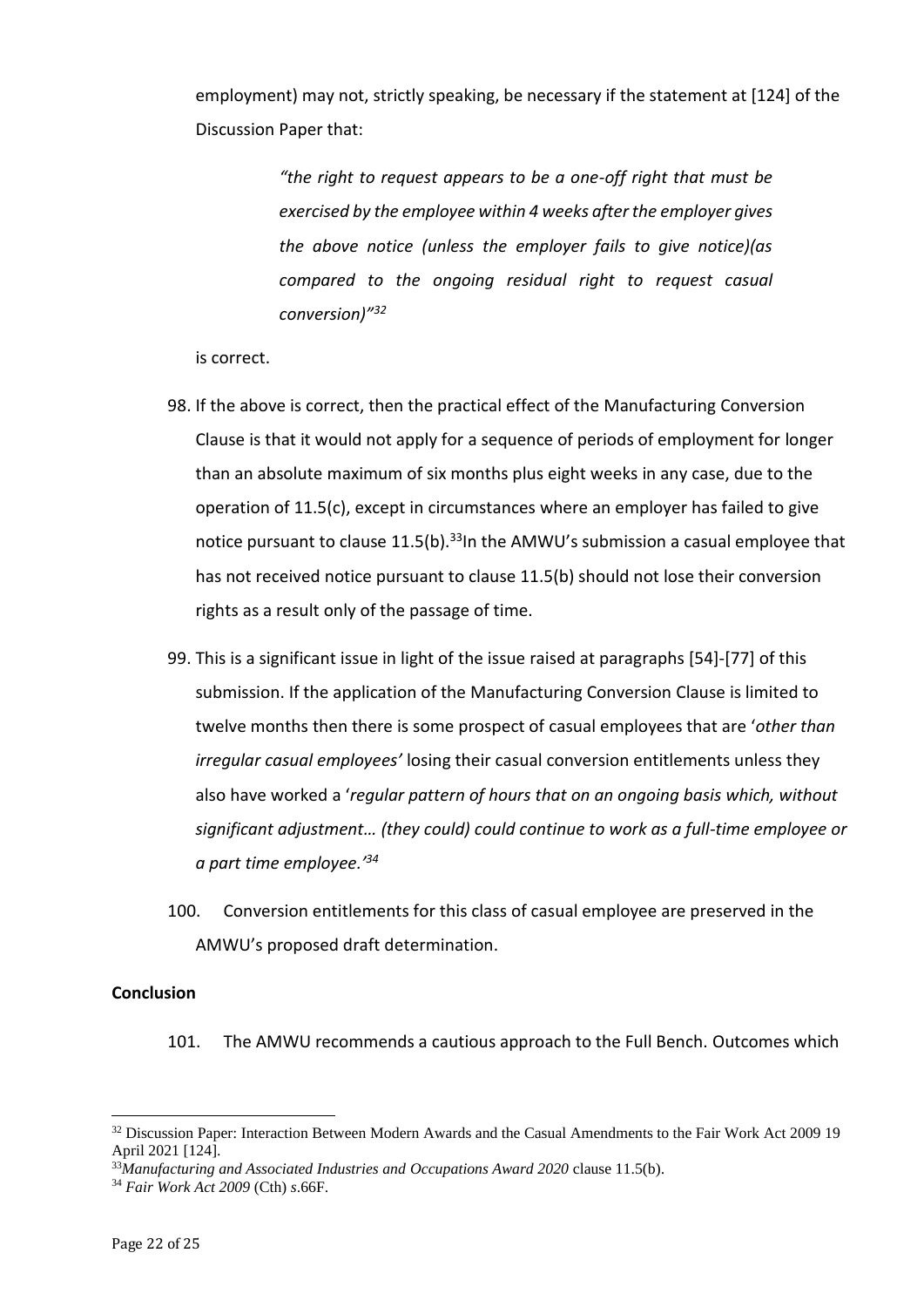would reduce employee entitlements should be avoided.

102. The AMWU hopes that this submission if of assistance to the Full Bench in the exercise of its duties in conducting the Act.

#### **END**

AMWU National Research Centre 24 May 2021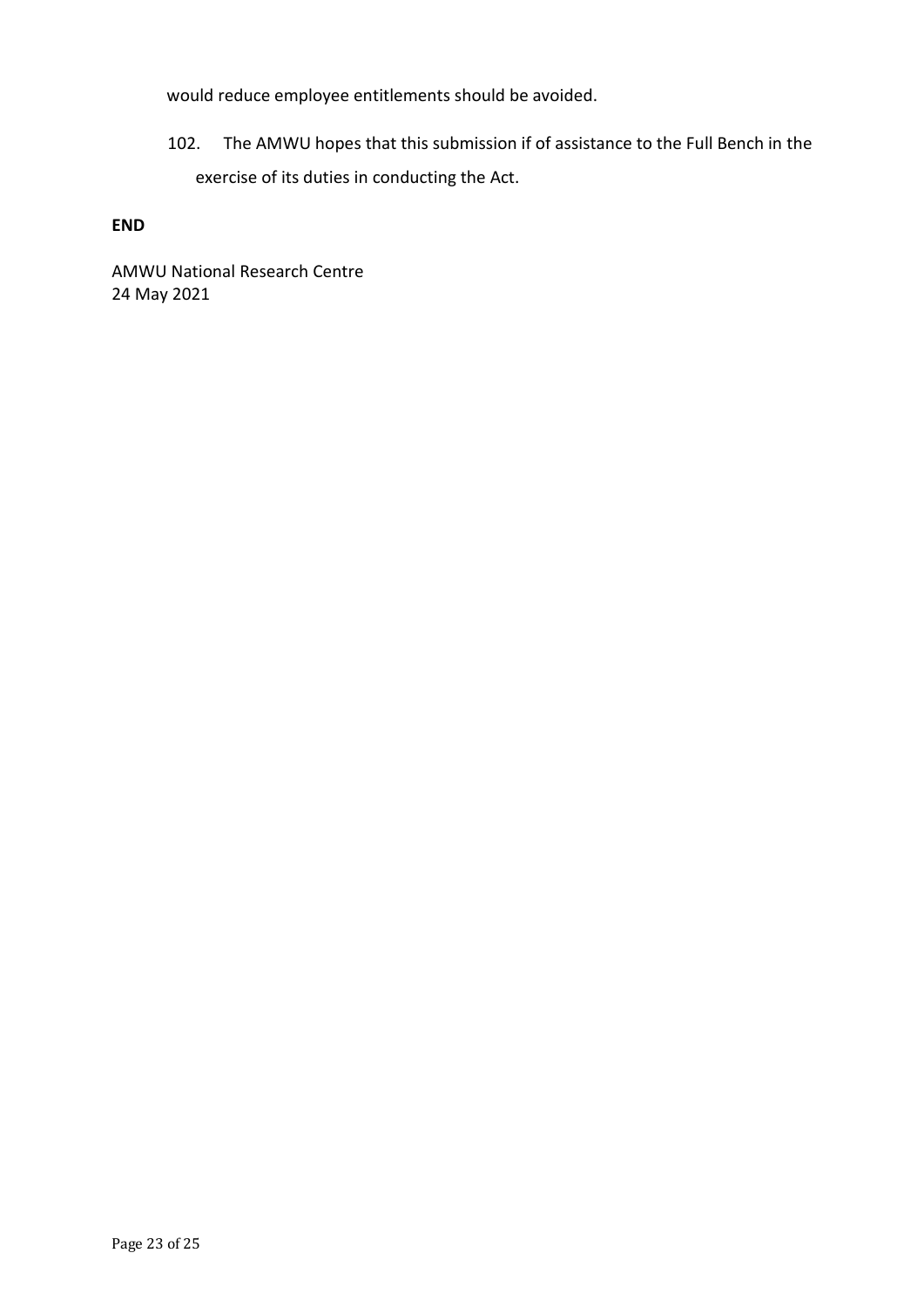# **ATTACHMENT ONE**



# **DRAFT DETERMINATION**

*Fair Work Act 2009* Clause 48 of Schedule 1

**Casual terms award review 2021** (AM2021/54)

JUSTICE ROSS, PRESIDENT MELBOURNE, XX YYY 2021 VICE PRESIDENT HATCHER VICE PRESIDENT CATANZARITI DEPUTY PRESIDENT EASTON COMMISSIONER BISSETT

- [1] Further to the decision and reasons for decision <<decision reference>> in AM2021/54, it is ordered determined pursuant to clause 48 of Schedule 1 of the Fair Work Act 2009, that the Manufacturing and Associated Industries and Occupations Award 2020 be varied as follows:
- [2] Delete clause 11.5 and insert the following:

#### **11.5 Casual conversion to full-time or part-time employment**

Clause 11.5 provides an entitlement for certain casual employees to elect convert their contract of employment to full-time or part-time permanent employment after 6 months employment.

NOTE 1: Division 4A of the Act provides entitlements to certain casual employees in relation to offers and requests to convert to full time or part time permanent employment.

NOTE 2: Clause 11.5 is in addition to Division 4A.

**(a)** A casual employee, other than an **irregular casual employee**, who has been engaged by a particular employer for a sequence of periods of employment under this award during a period of 6 months, thereafter has the right to elect to have their contract of employment converted to full-time or part-time employment if the employment is to continue beyond the conversion process.

**(b)** Every employer of such an employee must give the employee notice in writing of the provisions of clause [11.5](https://www.fwc.gov.au/documents/documents/modern_awards/award/ma000010/ma000010-13.htm#P496_47689) within 4weeks of the employee having attained such period of 6